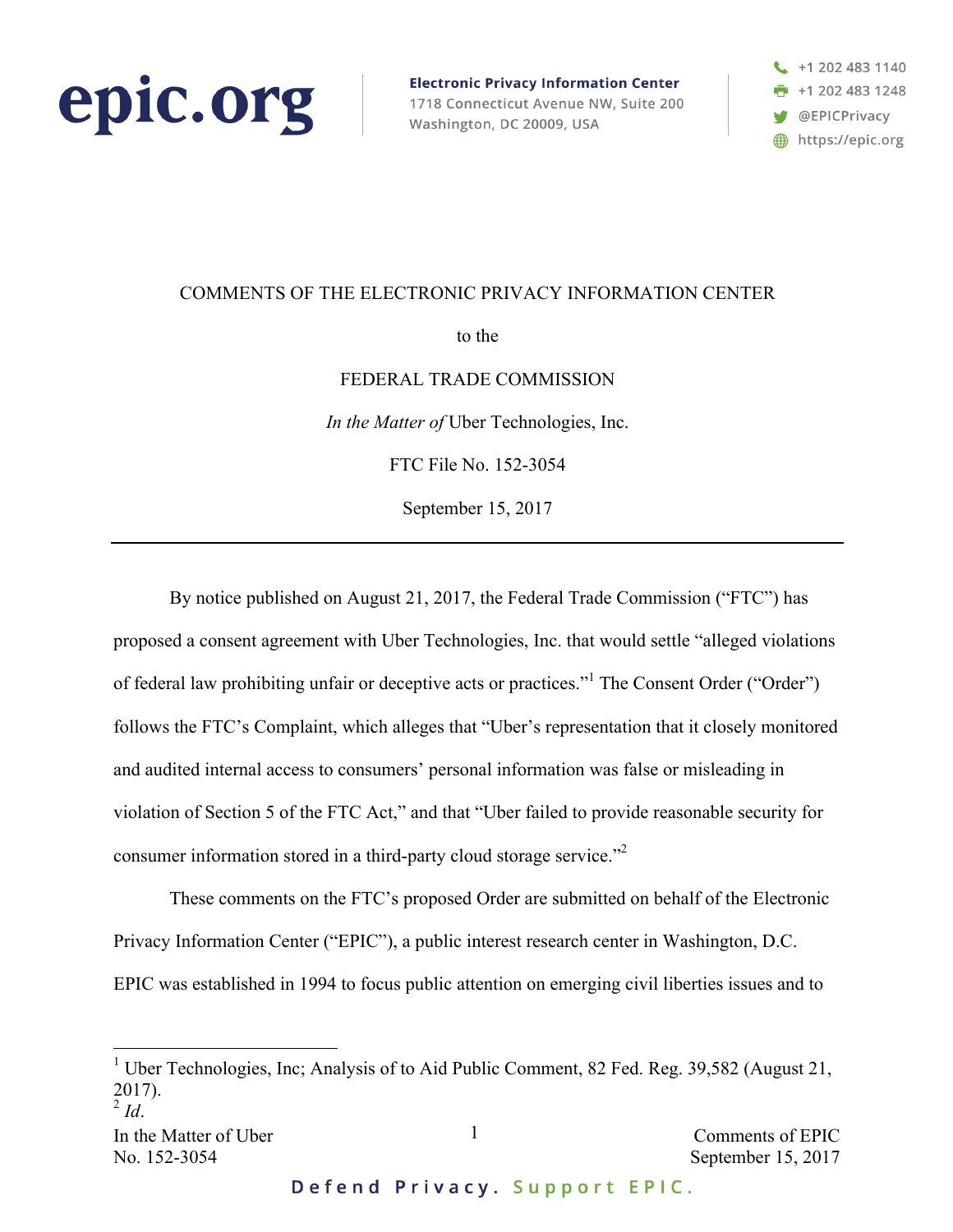protect privacy, the First Amendment, and constitutional values. EPIC has a particular interest in protecting consumer privacy, and has played a leading role in developing the authority of the FTC to address emerging privacy issues and to safeguard the privacy rights of consumers.<sup>3</sup> EPIC filed a complaint with the FTC alleging many of the same harms identified by the FTC.<sup>4</sup> EPIC routinely files complaints with the FTC alerting the agency to practices that harm consumer privacy.<sup>5</sup>

EPIC supports the findings in the FTC Complaint and many of the directives contained in the Order. The Complaint makes clear that companies should not engage in unfair and deceptive trade practices, particularly in the collection and use of personal data. In such circumstances, the FTC has the authority and the obligation to act to protect the interests of consumers. The

http://epic.org/privacy/internet/ftc/ftc\_letter.html; EPIC, In the Matter of DoubleClick, Complaint and Request for Injunction, Request for Investigation and for Other Relief, before the Federal Trade Commission (Feb. 10, 2000), available at

http://epic.org/privacy/internet/ftc/DCLK\_complaint.pdf; EPIC, In the Matter of Microsoft Corporation, Complaint and Request for Injunction, Request for Investigation and for Other Relief, before the Federal Trade Commission (July 26, 2001), available at

<sup>&</sup>lt;sup>3</sup> See, e.g., Letter from EPIC Executive Director Marc Rotenberg to FTC Commissioner Christine Varney, EPIC (Dec. 14, 1995) (urging the FTC to investigate the misuse of personal information by the direct marketing industry) available at

http://epic.org/privacy/consumer/MS\_complaint.pdf; EPIC, In the Matter of Choicepoint, Request for Investigation and for Other Relief, before the Federal Trade Commission (Dec. 16, 2004), available at http://epic.org/privacy/choicepoint/fcraltr12.16.04.html.

<sup>&</sup>lt;sup>4</sup> In the Matter of Uber Technologies, Inc. (2015) (Complaint, Request for Investigation, Injunction, and Other Relief), Jun. 22, 2015,

https://epic.org/privacy/internet/ftc/uber/Complaint.pdf [hereinafter "EPIC Uber Complaint"].  $\frac{1}{5}$  In the Matter of Google Inc. (Complaint, Request for Investigation, Injunction, and Other Relief), Jul 31, 2017, https://www.epic.org/privacy/ftc/google/EPIC-FTC-Google-Purchase-Tracking-Complaint.pdf; In the Matter of Genesis Toys and Nuance Communications (Complaint and Request for Investigation, Injunction, and Other Relief), Dec. 6, 2016, https://epic.org/privacy/kids/EPIC-IPR-FTC-Genesis-Complaint.pdf; In the Matter of Snapchat (Complaint, Request for Investigation, Injunction and Other Relief) May, 16, 2013, https://epic.org/privacy/ftc/EPIC-Snapchat-Complaint.pdf; In the Matter of Google, Inc. (Complaint, Request for Investigation, Injunction, and Other Relief), Feb. 16, 2010, https://epic.org/privacy/ftc/googlebuzz/GoogleBuzz\_Complaint.pdf; In the Matter of Facebook

<sup>(</sup>Complaint, Request for Investigation, Injunction, and Other Relief), Dec. 17, 2009, https://epic.org/privacy/inrefacebook/EPIC-FacebookComplaint.pdf.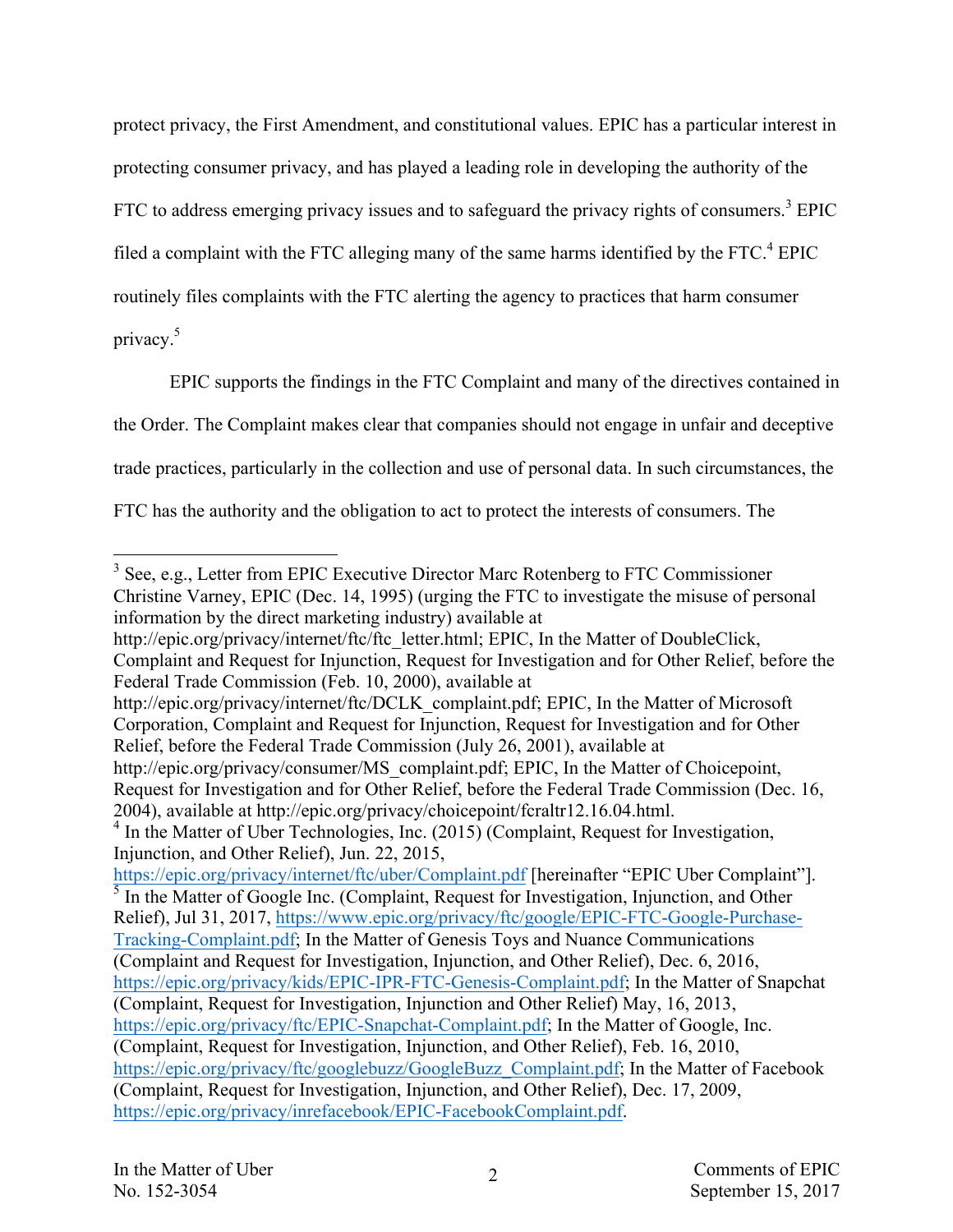proposed Order that follows from the Complaint outlines several measures to safeguard the interests of consumers.

To further protect the interests of consumers and to make clear the full scope of a Comprehensive Privacy Program that is mandated for Uber, EPIC recommends that the FTC:

- Require Uber to provide customers access to personal data maintained by Uber;
- Prohibit Uber from tracking customers and accessing contact lists when they are not using the service;
- Prohibit Uber from tracking consumers using their phone's IP address;
- Require Uber to disgorge all unlawfully obtained data;
- Limit Uber's retention of personal data;
- Compel Uber to use an automated system to monitor abuses of customer location data;
- Impose specific requirement in the comprehensive privacy program to ensure that third party data storage services provide effective data security; and
- Require that Uber's privacy assessments are made available to the public.

EPIC has previously submitted comments to the Commission on numerous proposed orders that implicate the privacy interests of consumers.<sup>6</sup> However, to date the Commission has adopted these consent orders without any modification. Nonetheless, EPIC offers these recommendations to strengthen the proposed settlement and to protect the interests of consumers.

 <sup>6</sup> Comments of EPIC, *In the Matter of Snapchat, Inc.,* FTC File No. 132 3078, Jun. 9, 2014, https://epic.org/apa/comments/FTC-Snapchat-Cmts.pdf; Comments of EPIC, *In the Matter of Myspace LLC,* FTC Docket No. 102 3058, Jun. 8, 2012, https://epic.org/privacy/socialnet/EPIC-Myspace-comments-FINAL.pdf; Comments of EPIC, *In the Matter of Facebook, Inc.* FTC Docket No. 092 3184, Dec. 27, 2011, https://epic.org/privacy/facebook/Facebook-FTC-Settlement-Comments-FINAL.pdf; Comments of the EPIC, *In the Matter of Google,* FTC Docket No. 102 3136, May 2, 2011,

https://epic.org/privacy/ftc/googlebuzz/EPIC\_Comments\_to\_FTC\_Google\_Buzz.pdf.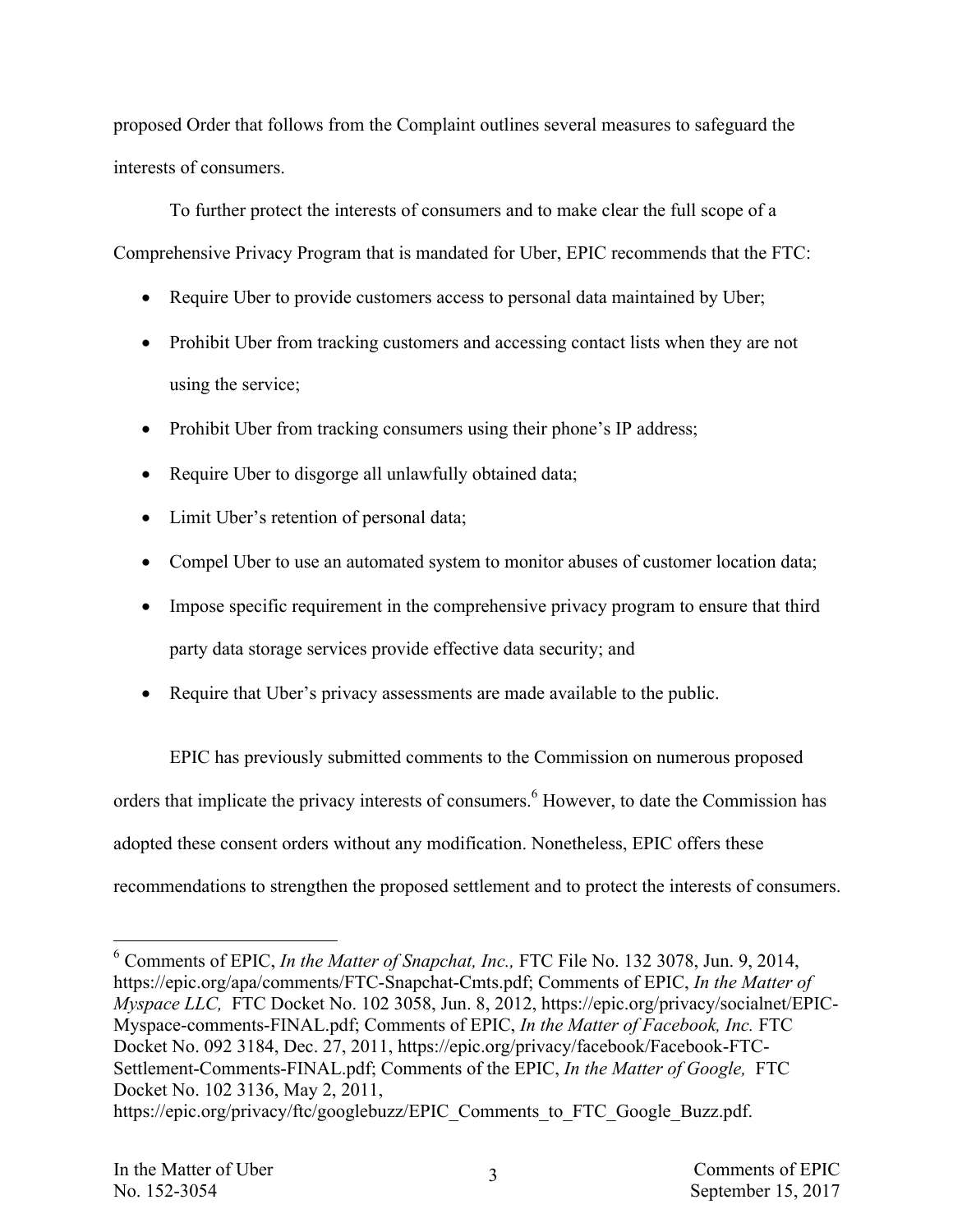EPIC reminds the Commission that its authority to solicit public comment is pursuant to agency

regulations. Commission Rules of Practice, 16 C.F.R. § 2.34 states:

**(c) Public comment.** Promptly after its acceptance of the consent agreement, the Commission will place the order contained in the consent agreement, the complaint, and the consent agreement on the public record for a period of 30 days, or such other period as the Commission may specify, for the receipt of comments or views from any interested person.

# **(e) Action following comment period.**

**(2**) The Commission, following the comment period, may determine, on the basis of the comments or otherwise, that a Final Decision and Order that was issued in advance of the comment period should be modified. Absent agreement by respondents to the modifications, the Commission may initiate a proceeding to reopen and modify the decision and order in accordance with  $\S 3.72(b)$  of this chapter or commence a new administrative proceeding by issuing a complaint in accordance with § 3.11 of this chapter.

The provision allows private parties to withdraw from proposed consent orders. As one

court has explained, "[s]ince the Commission can withdraw its acceptance, two

contract principles permit consent order respondents to withdraw their consent so long as the

withdrawal occurs prior to a final decision by the Commission" *Johnson Prod. Co. v. F.T.C., 549*

*F.2d 35, 37 (7th Cir. 1978).*

A failure by the Commission to pursue modifications to proposed orders pursuant to

public comment would therefore reflect a lack of diligence on the part of the Commission. If the

Commission chooses not to incorporate the comments it receives on the Uber settlement, it

should provide a "reasoned response." *See Interstate Nat. Gas Ass'n of Am. v. F.E.R.C*., *494 F.3d*

*1092, 1096 (D.C. Cir. 2007).*

Section I sets out the procedural history of the investigation concerning the business practices that gave rise to this Consent Order. Section II sets out EPIC's involvement and expertise in this matter. Sections III and IV detail the FTC Complaint and summarize the FTC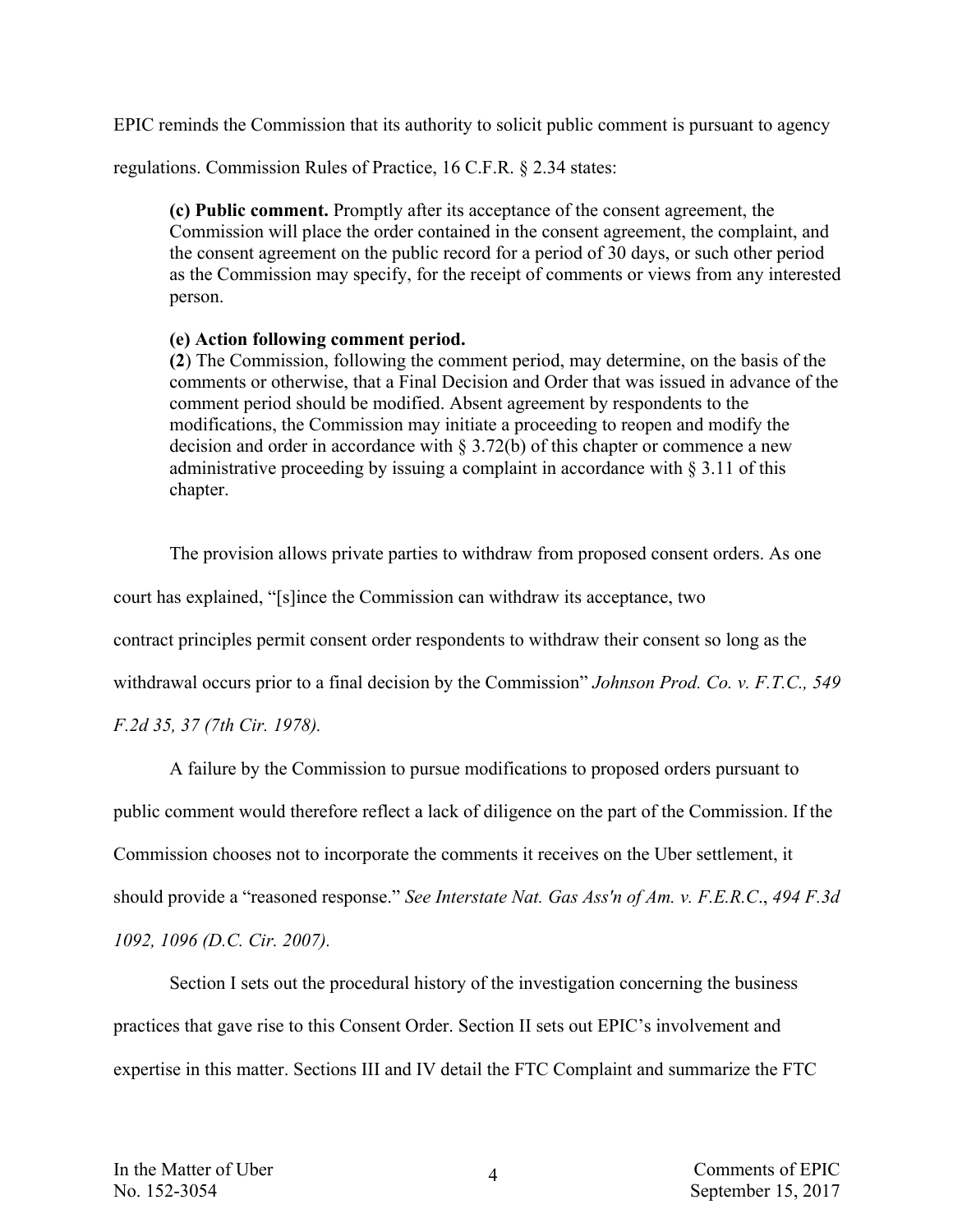Consent Order. Section V sets out EPIC's comments and recommendations regarding the Consent Order that would strengthen privacy protections and more effectively address the issues raised in the Complaint.

### **I. Procedural History**

On May 28, 2015 Uber revised its "Privacy Policy" and claimed that "users will be in control: they will be able to choose whether to share the data with Uber."<sup>7</sup>

On June 22, 2015 EPIC filed a complaint with the FTC urging the Commission to investigate Uber's privacy and security practices. <sup>8</sup> EPIC stated that Uber's privacy policy and official statements conflicted with its business practices.<sup>9</sup> The complaint alleged that Uber regularly abused its access to customer location data and failed to take adequate security measures to protect its database of sensitive user information.<sup>10</sup> Additionally, it alleged Uber regularly abused its access to user telephone numbers and may have violated the Telephone Consumer Protection Act.<sup>11</sup> Furthermore, prior to Uber changing its privacy policy, EPIC recommended privacy rules for Uber. <sup>12</sup> Specifically, following the disclosure of Uber's "God view" tool, which revealed that certain employees were tracking specific customers in Uber vehicles, EPIC recommended that clear limits be placed on employees use of the tool.

On August 15, 2017 the FTC announced that it had issued a complaint against, and subsequently settled with, Uber for false and misleading statements concerning the privacy and

1

- <sup>10</sup> *Id.* at 21.
- $^{11}$  *Id.* at 15-17.

<sup>7</sup> Katherine Tassi, *An Update On Privacy at Uber*, Uber, May 28, 2015, http://newsroom.uber.com/2015/05/an-update-on-privacy-at-uber/

<sup>8</sup> EPIC Uber Complaint at 3-14.

<sup>9</sup> *Id.* at 20.

<sup>12</sup> Julia Horowitz, Marc Rotenberg, *Privacy Rules for Uber,* Huffington Post, Feb. 11, 2015, http://www.huffingtonpost.com/julia-horwitz/privacy-rules-for-uber\_b\_6304824.html.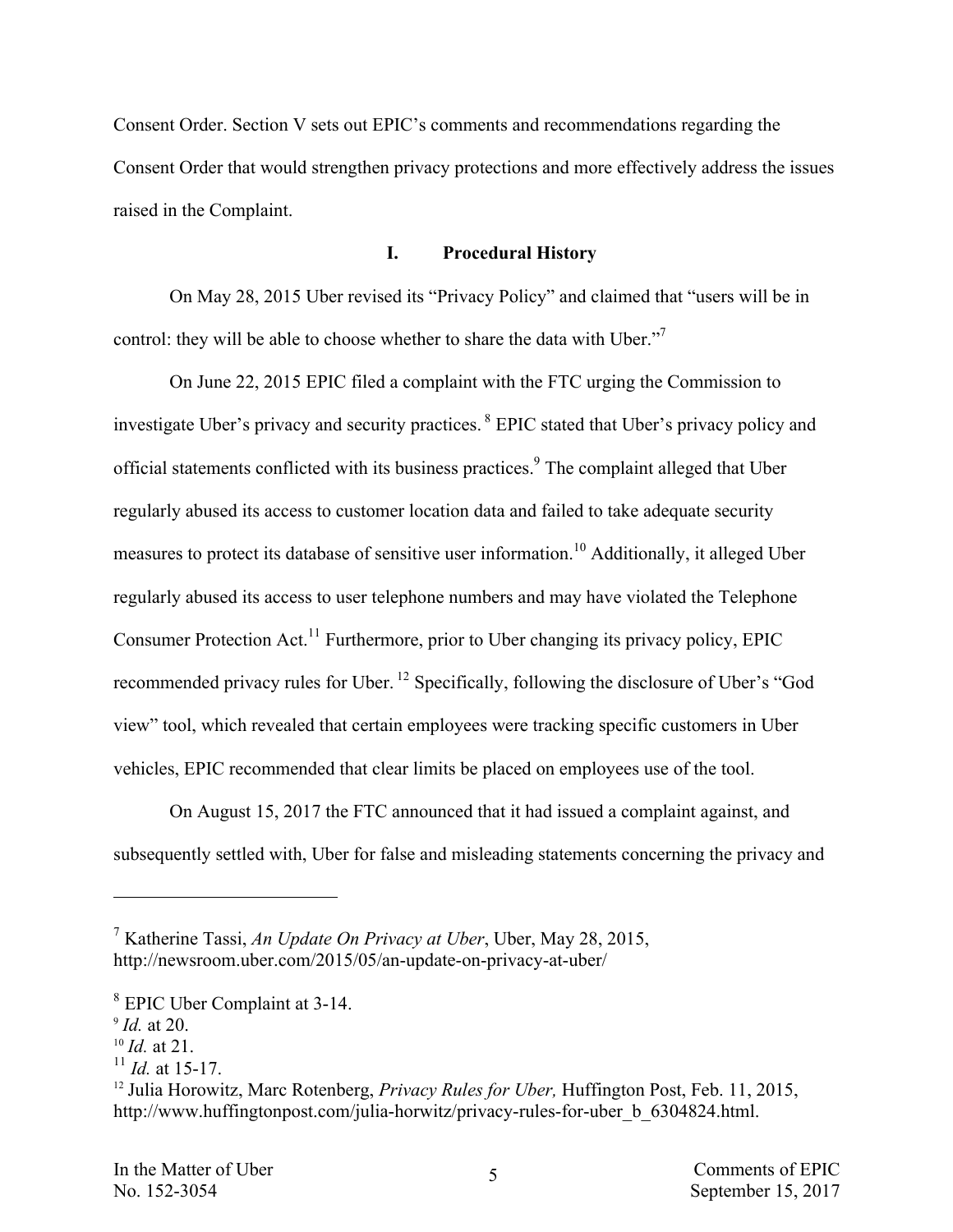data security practices.<sup>13</sup> The FTC complaint highlighted representations that Uber had made to driver and riders concerning their privacy and security practices. Uber assured consumers that personal information was closely monitored and access to that information was limited. Uber also stated that personal information provided by riders, including geolocation data, and drivers, including Social Security numbers, bank information, and insurance information, was secure in Uber databases.

According to the FTC, "[u]nder its agreement with the Commission, Uber is:

- "prohibited from misrepresenting how it monitors internal access to consumers' personal information;
- "prohibited from misrepresenting how it protects and secures that data;
- "required to implement a comprehensive privacy program that addresses privacy risks related to new and existing products and services and protects the privacy and confidentiality of personal information collected by the company; and
- "required to obtain within 180 days, and every two years after that for the next 20 years, independent, third-party audits certifying that it has a privacy program in place that meets or exceeds the requirements of the FTC order."<sup>14</sup>

In the announcement of the proposed settlement, FTC Acting Chairman Maureen

Ohlhausen stated that "Uber failed consumers in two key ways: First by misrepresenting the

<sup>13</sup> *Uber Settles FTC Allegations That It Made Deceptive Privacy and Data Security Claims,* Federal Trade Commission, Aug. 15, 2017, https://www.ftc.gov/news-events/pressreleases/2017/08/uber-settles-ftc-allegations-it-made-deceptive-privacy-data.

<sup>&</sup>lt;sup>14</sup> In the Matter of Uber Technologies, Inc. (Decision and Order), Federal Trade Commission, Aug. 15, 2017 [hereinafter "FTC Order"].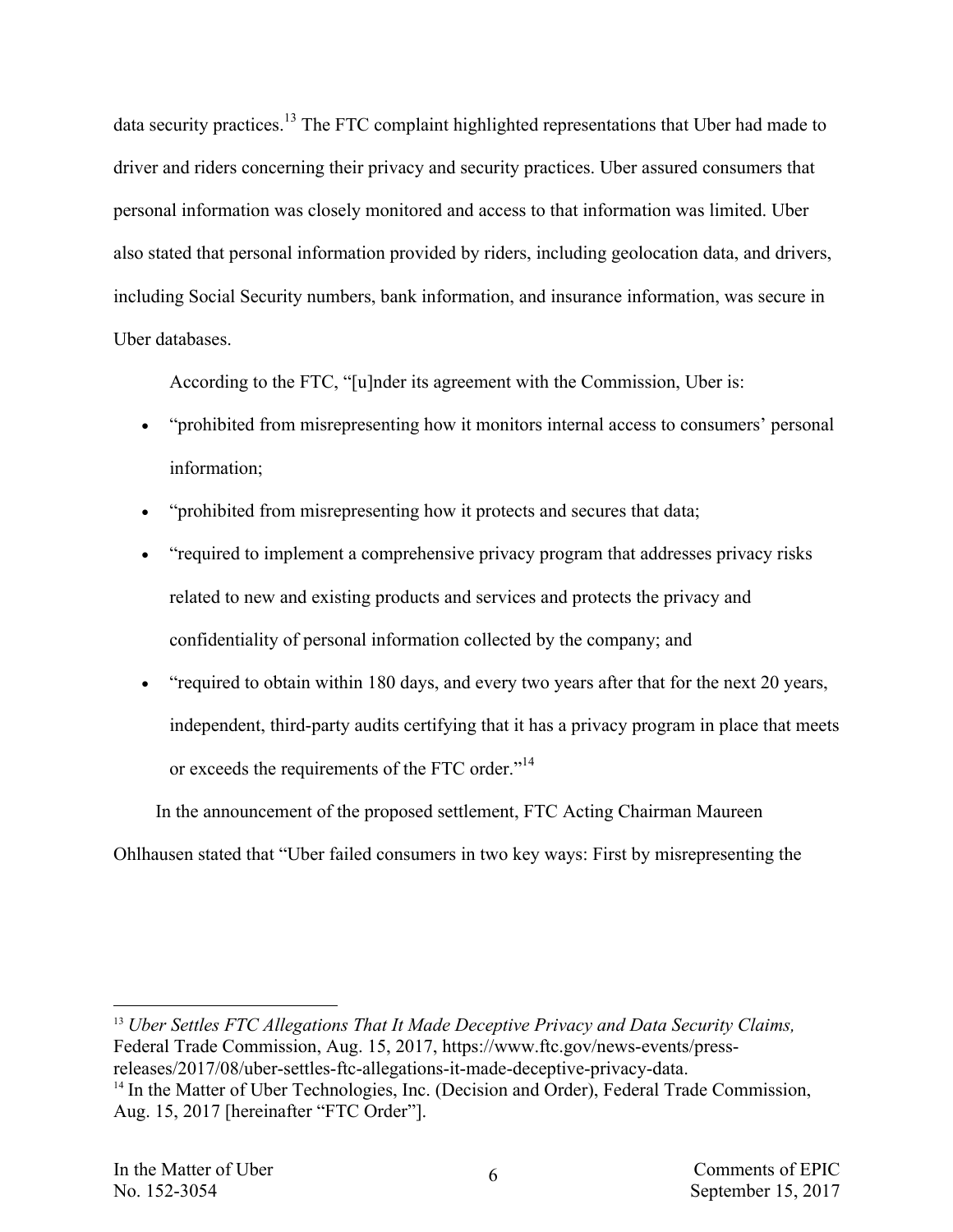extent to which it monitored its employees' access to personal information about users and drivers, and second by misrepresenting that it took reasonable steps to secure that data."<sup>15</sup>

# **II. EPIC's Involvement and Expertise**

EPIC's complaint to the FTC preceded the Commission's investigation into Uber's unfair and deceptive business practices. EPIC alleged four counts that violated Section 5 of the FTC Act: (1) deceptive representation that users will be in control of their privacy settings; (2) deceptive representation that users would be able to opt-out of targeted advertising; (3) deceptive representation that users' data would be protected by robust security measures and; (4) deceptive and unfair practice of tracking users' IP addresses. To address these privacy violations, EPIC requested that the Commission:

- a. Initiate an investigation of Uber's business practices, including the collection personal data from users of location data and contact list information;
- b. Halt Uber's collection of user location data when it is unnecessary for the provision of the service;
- c. Halt Uber's collection of user contact list information;
- d. Require the implementation of data minimization measures, including the routine deletion of location data once the ride is completed;
- e. Mandate algorithmic transparency, including the publication of specific information about the rating techniques established by Uber to profile and evaluate customers;
- f. Require Uber to comply with the Consumer Privacy Bill of Rights;
- g. Investigate Uber's possible violation of the Telephone Consumer Protection Act;

 <sup>15</sup>*Uber Settles FTC Allegations That It Made Deceptive Privacy and Data Security Claims,*  Federal Trade Commission, Aug. 15, 2017, https://www.ftc.gov/news-events/pressreleases/2017/08/uber-settles-ftc-allegations-it-made-deceptive-privacy-data.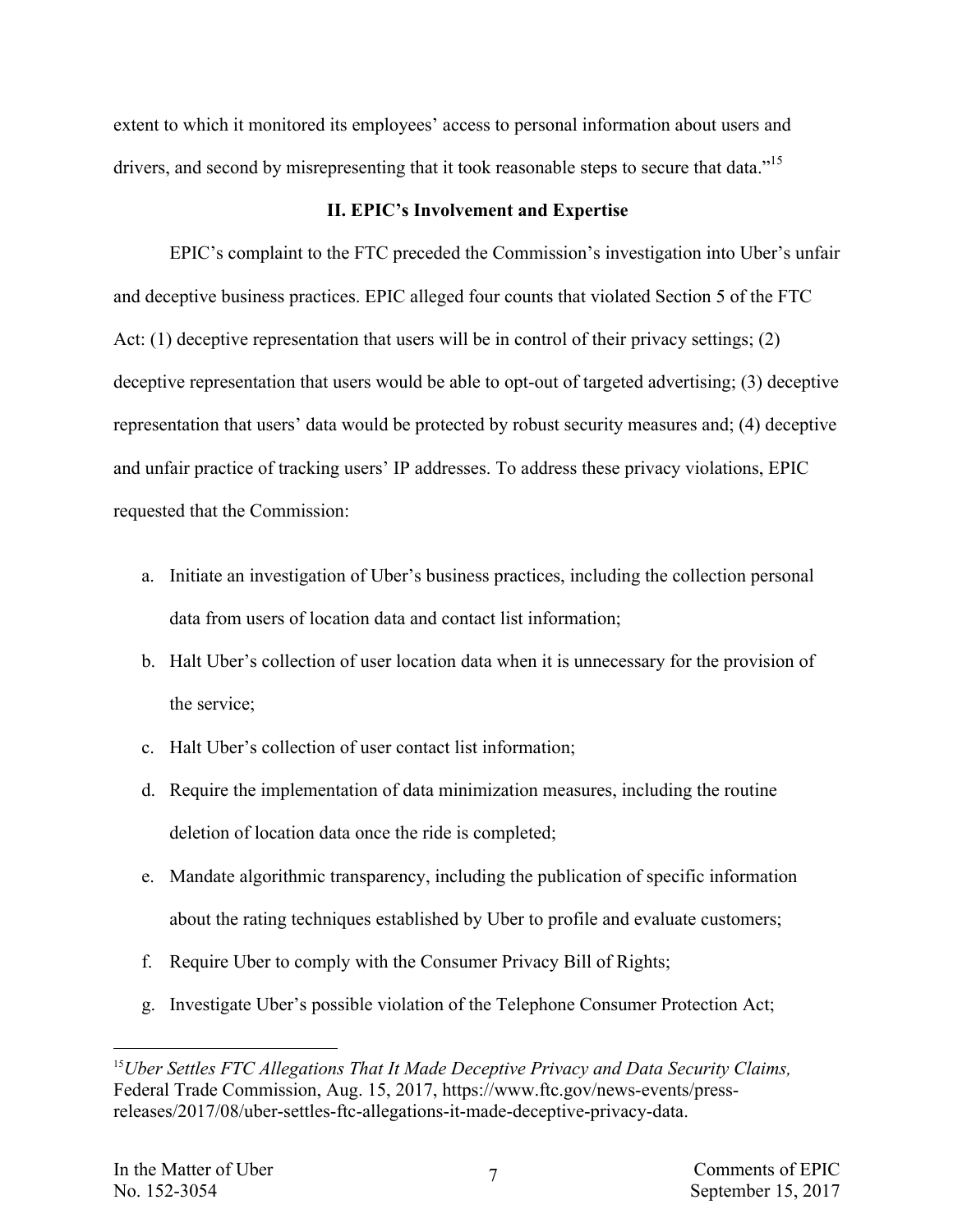- h. Investigate other companies engaged in similar practices; and,
- i. Provide such other relief as the Commission finds necessary and appropriate.  $^{16}$

# **III. FTC Complaint Allegations**

The FTC's Complaint addressed several of the issues set out in the EPIC filing. The FTC Complaint explained that Uber is an App that collects substantial personal information from Uber drivers and riders.<sup>17</sup> Specifically, the FTC states that Uber obtains a drivers name, e-mail address, Social Security number, drivers license information, insurance information, and bank account information.<sup>18</sup> Uber also collects personal information from riders including names, email addresses, and trip records with precise geolocation information.<sup>19</sup> The FTC Complaint also states that in December 2015 riders had completed more than 1 billion rides using the Uber App. $^{20}$ 

The FTC Complaint described internal access to rider and driver personal information as well as Uber's security practices. The FTC found that Uber had allowed employees to improperly access customer information, including location data, and wanted to use that information to look into the personal lives of journalists who criticized Uber's business practices.21 The FTC also described Uber's "God View" tool which displayed personal information of riders using Uber.<sup>22</sup> Following public reports of this misuse of consumer data, Uber stated that they would closely monitor and audit their employees access to rider and driver

 $^{19}$  *Id.* 

<sup>&</sup>lt;sup>16</sup> EPIC Uber Complaint at 22-23.<br><sup>17</sup> In the Matter of Uber Technologies Inc. (Complaint), Federal Trade Commission [hereinafter "FTC Complaint"].

<sup>&</sup>lt;sup>18</sup> FTC Complaint at 2.

 $^{20}$  *Id.* 

<sup>21</sup> *Id.*

<sup>22</sup> *Id.*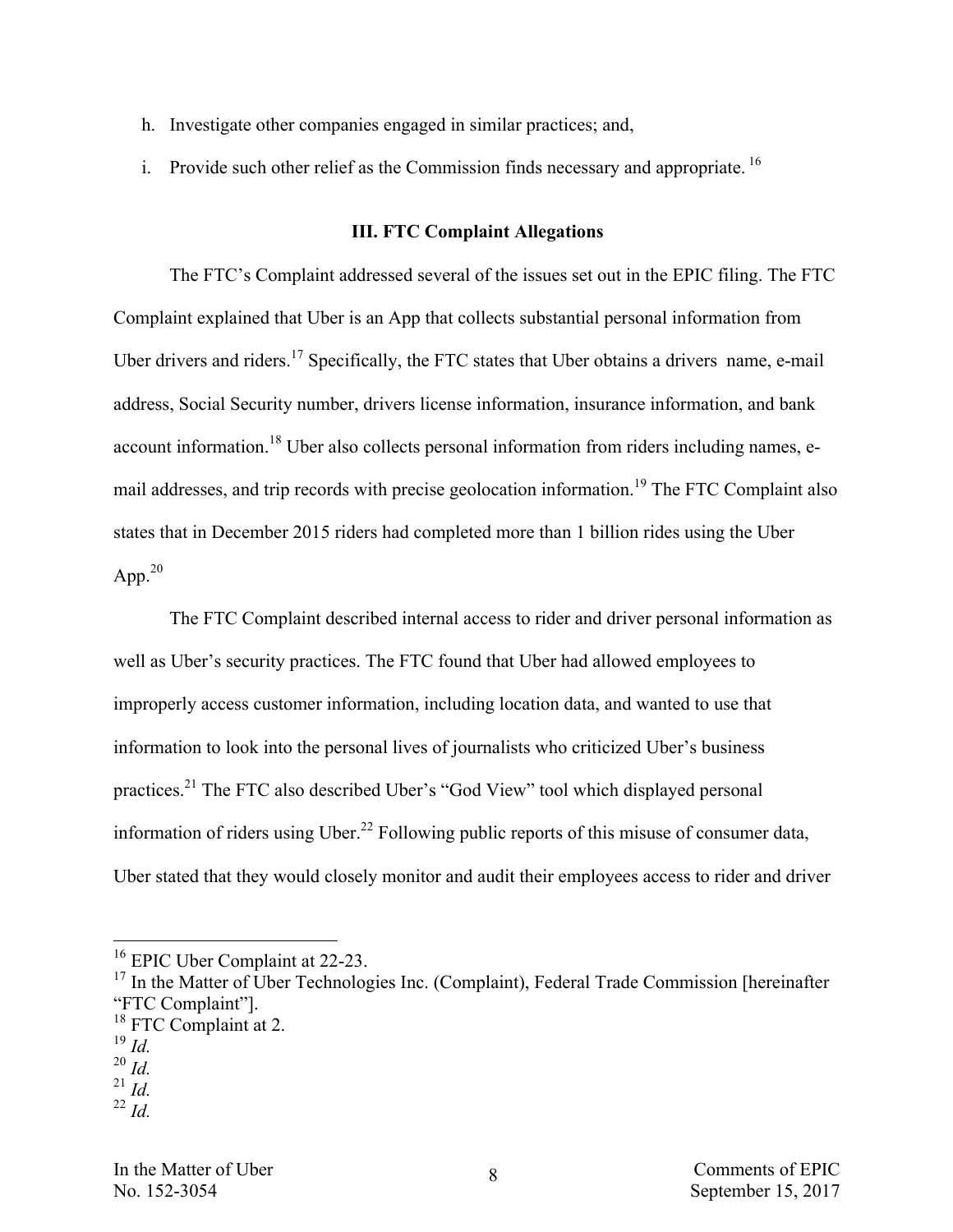accounts.<sup>23</sup> However, the FTC then discusses how Uber failed to undergo close monitoring, instead choosing to use an automated system to monitor employee access to personal information and failed to adequately staff that system to allow for ongoing review to determine how data was accessed.<sup>24</sup> The FTC also reported that Uber failed to respond to alerts about the potential misuse of consumer information and only monitored access to internal high-profiles users, such as Uber executives.<sup>25</sup> During development of the new system, Uber also failed to monitor internal access to personal information unless an Uber employee specifically reported that a co-worker had inappropriately accessed information.<sup>26</sup>

The FTC also discussed Uber's data storage practices. The FTC stated that for two years Uber's privacy policy stated that Uber was taking steps to protect personal information that it collected from consumers and customer service representatives repeatedly assured consumers that the personal information they provided to Uber was safe.<sup>27</sup> The FTC concluded that those statements were misleading. The FTC said that Uber failed to take reasonable steps that would have prevented access to consumer information that was stored in a cloud service operated by Amazon. Specifically, the FTC found that Uber failed to take reasonable measures such as limiting who had access to data, implementing security training and guidance, having a written information security program, and failed to encrypt sensitive information.<sup>28</sup> The FTC explained that Uber's practices "created serious risks for consumers" and that as a result of Uber's lax security practices Uber suffered a data breach.<sup>29</sup> The data breach was the result of an engineer

23 *Id.*

- $^{24}$  *Id.* at 3.
- $\frac{^{25}}{^{26}}$ *Id.*
- 
- $^{27}$  *Id.* at 4.
- $^{28}$  *Id.* at 5. <sup>29</sup> *Id.*
- In the Matter of Uber Comments of EPIC No. 152-3054 September 15, 2017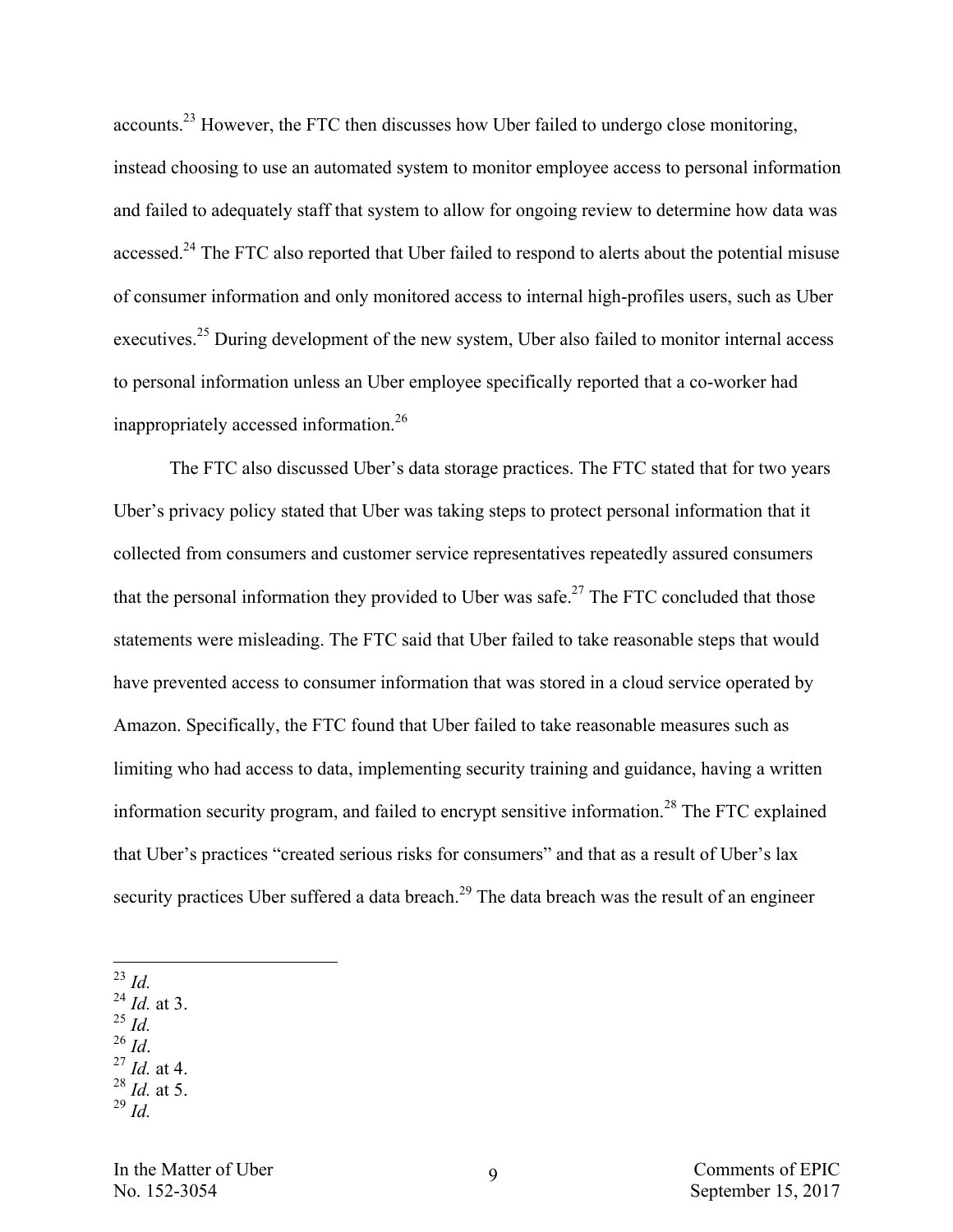that had publicly posted an access to key on a code-sharing website allowing an intruder to access a single file that contained sensitive personal information including unencrypted names, drivers license numbers, bank accounts, and Social Security numbers.<sup>30</sup> This breach affected thousands Uber Drivers who were not promptly notified of the data breach.<sup>31</sup>

## *Section 5 Violations*

The FTC found the Uber had committed two Section 5 violations. First, Uber's representations that consumers personal information was closely monitored and audits was false or misleading as demonstrated by Uber's use of an automated system that they routinely failed to monitor.<sup>32</sup> Second, Uber representations that they took reasonable security measures to protect consumer personal information were false and misleading as demonstrated by Uber's failure to take reasonable security measures and the subsequent data breach that exposed the personal information of thousands of Uber drivers.<sup>33</sup>

# **IV. FTC Settlement**

# *Part I – Prohibition Against Misrepresentation*

Uber is prohibited from misrepresenting "the extent to which [Uber] monitors or audits internal access to consumers' Personal Information" and "the extent to which [Uber] protects the privacy, confidentiality, security, or integrity of any Personal Information."<sup>34</sup>

*Part II – Mandated Privacy Program*

 <sup>30</sup> *Id.*

<sup>&</sup>lt;sup>31</sup> Id.; Dave Lewis, *Uber Suffers Data Breach Affecting 50,000*, Forbes, Feb. 28, 2015, https://www.forbes.com/sites/davelewis/2015/02/28/uber-suffers-data-breach-affecting-<br>50000/#31f202942db1.

 $\frac{32}{32}$  FTC Complaint at 5.

<sup>33</sup> *Id.* at 6.

<sup>&</sup>lt;sup>34</sup> FTC Order at 2.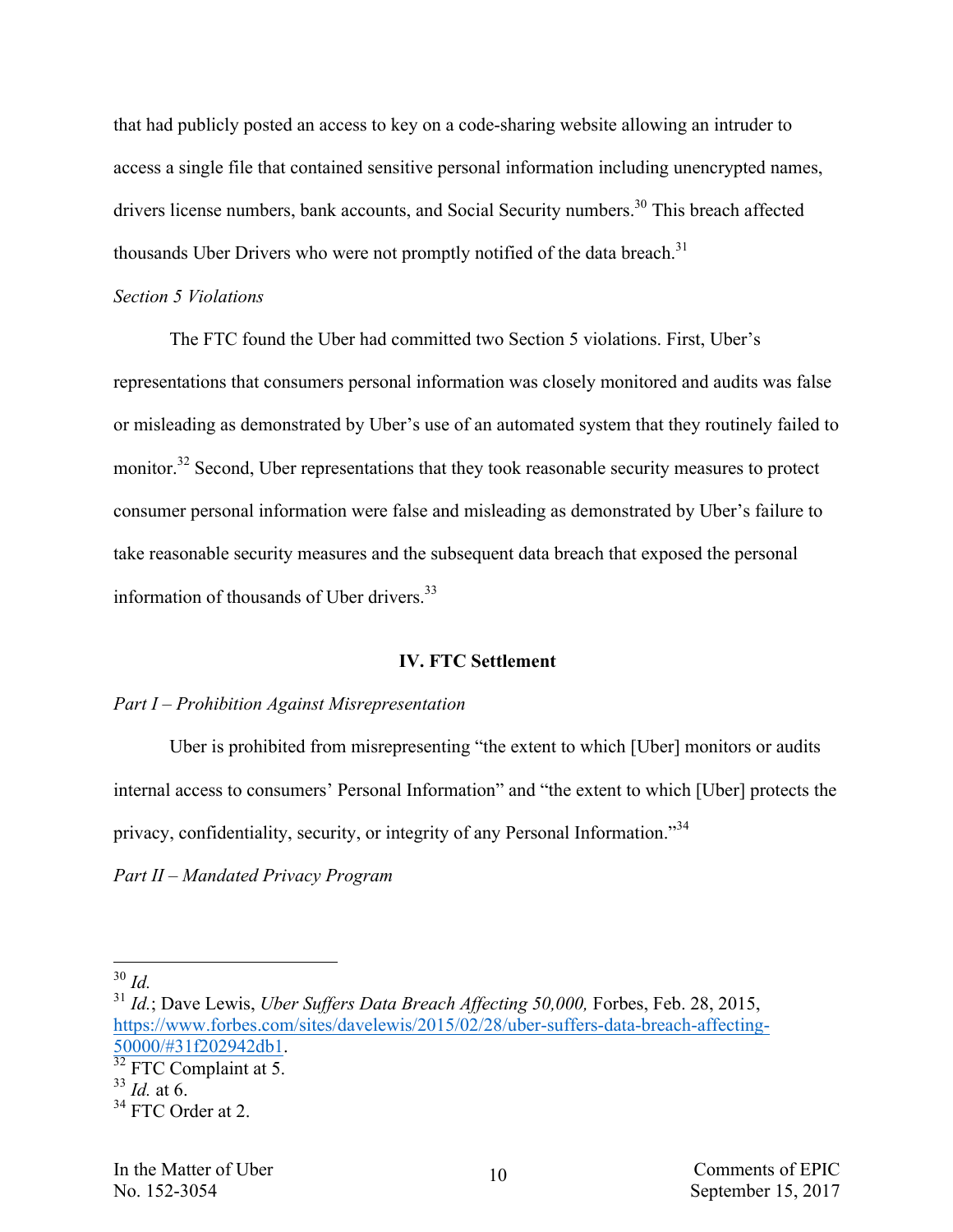Uber must implement and maintain "a comprehensive privacy program that is reasonably designed to (1) address privacy risks related to the development and management of new and existing products and services for consumers, and (2) protect the privacy and confidentiality of Personal Information."35 The program "must contain controls and procedures appropriate to [Uber's] size and complexity, the nature and scope of [Uber's] activities, and the sensitivity of the Personal Information."<sup>36</sup> The program must include an employee(s) that will coordinate and be responsible for the program, identify reasonably foreseeable internal and external risks that could result in the unauthorized collection, use, and disclosure of personal information, assess whether safeguards being used to guard sensitive information are sufficient, design and implement controls and procedures to address security risks, develop and use reasonable steps to select and retain service providers to assist in protecting personal information, and evaluate and adjust the privacy program as the result of routine tests and monitoring that Uber will conduct.<sup>37</sup>

# *Part III – Privacy Assessments By A Third Party*

Uber must undergo biennial privacy assessments every two years. These assessments "must be completed by a qualified, objective, independent third-party professional" and occur every two years for the next 20 years.<sup>38</sup> Each assessment must detail specific privacy controls that Uber has put in place, explain how the privacy controls are appropriate given Uber's size, nature and scope of their activities, and sensitivity of the information being stored, explain how the privacy controls being used meet or exceed the provision's of the FTC Order, and certify that

<sup>&</sup>lt;sup>35</sup> FTC Order at 2.

 $\frac{36}{37}$  *Id* at 3.

 $38$  *Id.*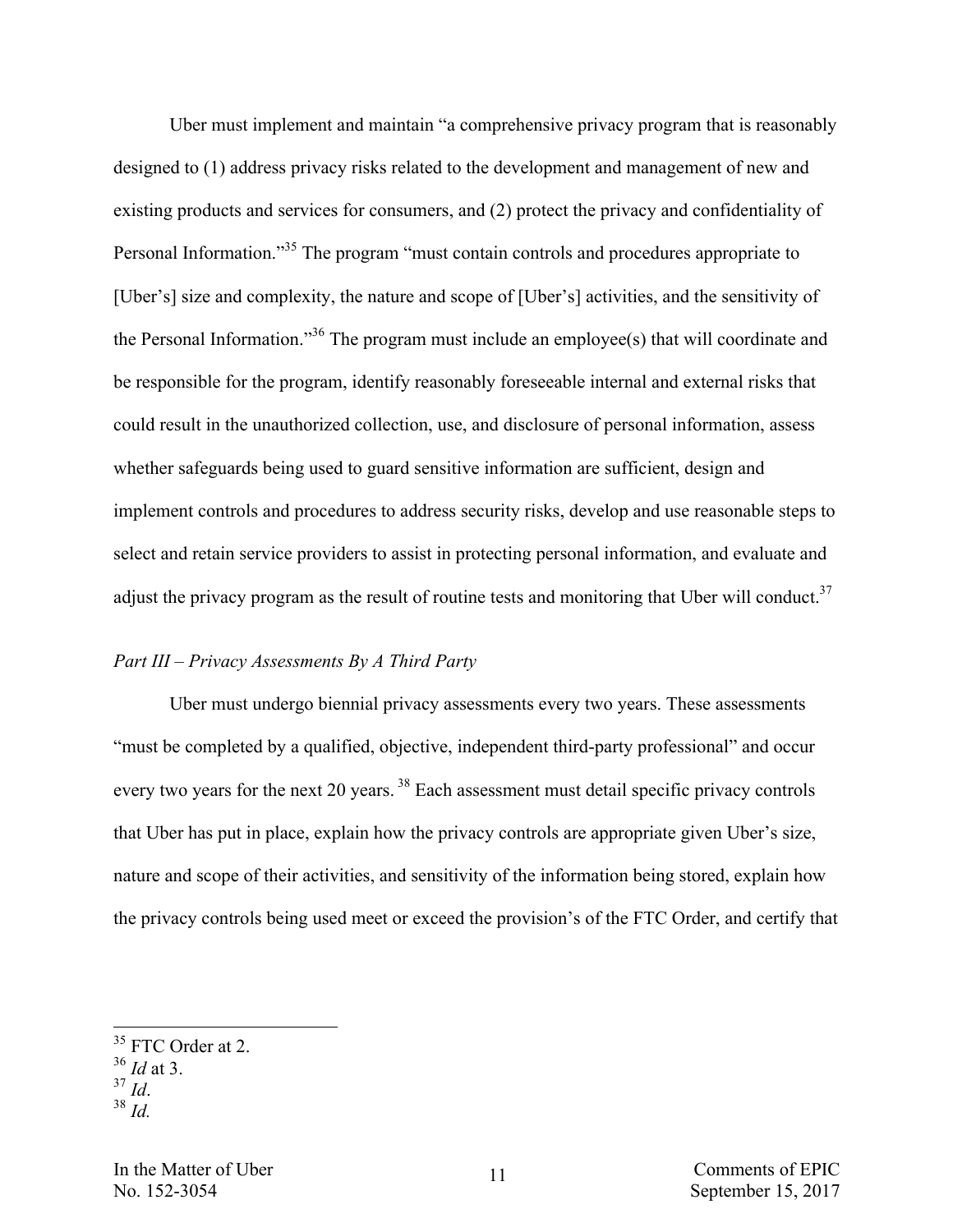privacy controls are operating effectively and provide reasonable assurances that the privacy of consumer information will be protected.<sup>39</sup>

# *Parts IV – VIII – Additional Requirements*

 Uber must also submit to the FTC "an acknowledgement of receipt of [the] Order" and deliver copies of the order to "(1) all principals, officers, directors, and LLC managers and members; (2) all employees, agents, and representatives having managerial responsibility for conduct related to the subject matter of the order; and (3) any business entity resulting from any change in structure as set forth in the Provision of this Order."40 Uber must provide signed and dated acknowledgement of receipts for all persons and entities who receive a copy of the Order.

Uber also must submit compliance reports to the  $\text{FTC}$ <sup>41</sup>. These reports must identify physical, postal, and e-mail addresses for Uber and its subsidiaries, discuss how Uber and its subsidiaries are in compliance with the Order, what changes have been made to come into compliance with the Order, and notice for the filing of any bankruptcy petition, insolvency proceeding, or similar proceeding by or against Uber.

Uber must create records for 20 years and retain those records for 5 years unless otherwise specified.<sup>42</sup> These records include accounting records, personnel records, records of all consumer complaints directed at or forwarded to Uber, records necessary to demonstrate compliance with the Order, and copies of widely disseminated representations by Uber that describe how it maintains or protects privacy, security, and confidentiality of personal information.

 39 *Id.* <sup>40</sup> *Id.* at 4.

 $^{41}$  *Id.* at 5.

<sup>42</sup> *Id.* at 6.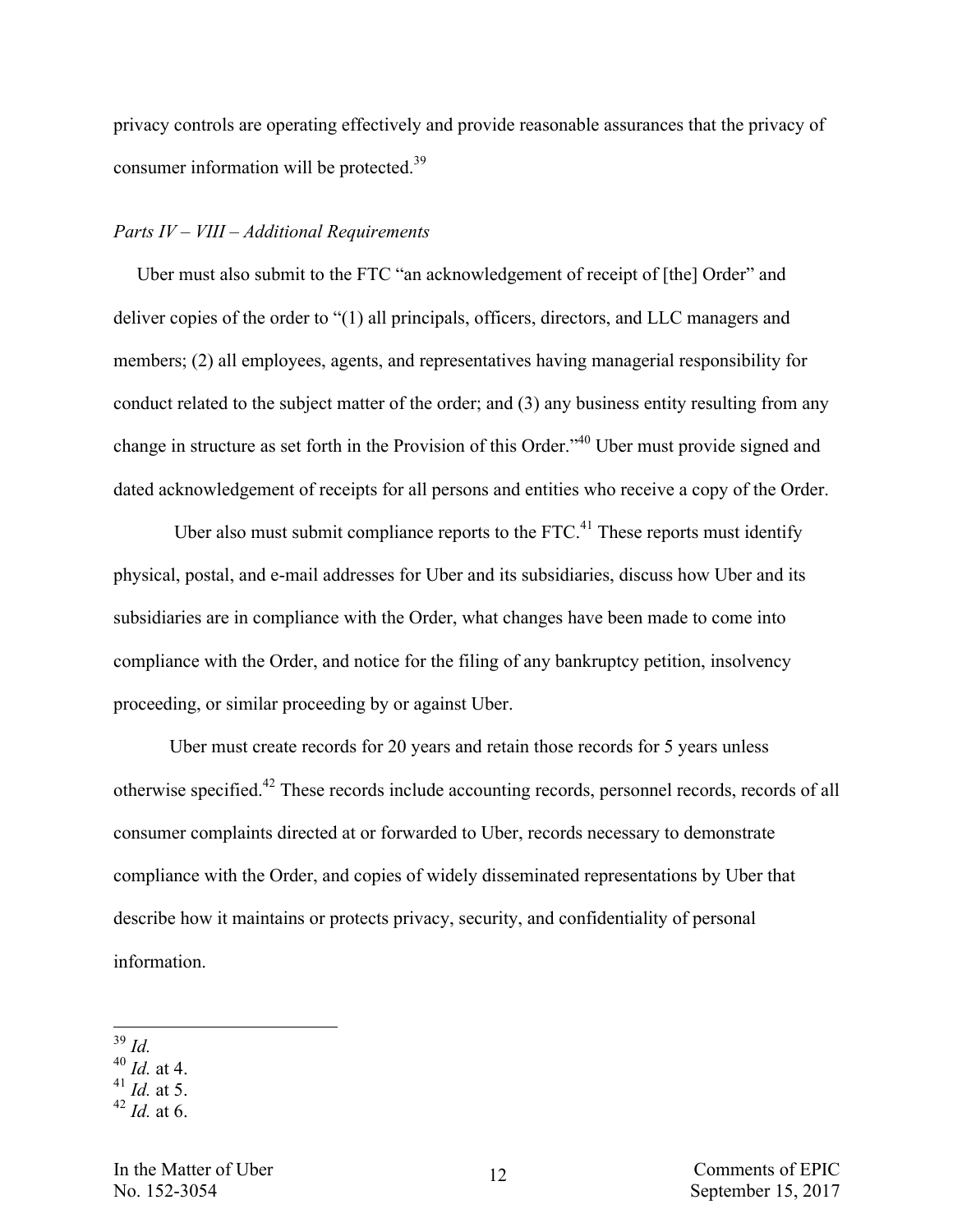To allow for accurate monitoring and to determine compliance with the Order, Uber also must submit additional compliance reports or other requested information within 10 days of receipt of a written request from a representative of the FTC.<sup>43</sup>

#### **V. Recommendations**

Under the proposed Order with the FTC, Uber has agreed to cease making false or misleading statements; implement a comprehensive privacy program that (1) addresses privacy risks related to the development and management of new and existing products and services for consumers, and (2) protect the privacy and confidentiality of personal information; and (3) undergo privacy assessments to be conducted by an independent third-party. Consistent with those objectives, EPIC makes the following recommendations:

#### **(1) Require Uber To Provide Customers Access To Personal Data Maintained By Uber**

EPIC supports the provisions in Section I of the proposed Order prohibiting Uber from making any misrepresentations about the extent to which the company monitors its employees' access to consumers' personal information, or regarding the extent to which the company protects consumers' privacy. EPIC also supports the Commission's determinations in Section III requiring Uber to submit to biennial privacy audits. Nonetheless, the proposed Order fails to address the range of problems identified by EPIC, the ongoing practices of Uber that threaten consumer privacy, or to provide adequate assurances that similar privacy violations will not occur in the future.

The Commission should strengthen the proposed Order and require Uber to provide customers with access to the personal data maintained by Uber. Consumers should have a

 <sup>43</sup> *Id*.

In the Matter of Uber  $\frac{12}{2}$  Comments of EPIC No. 152-3054 September 15, 2017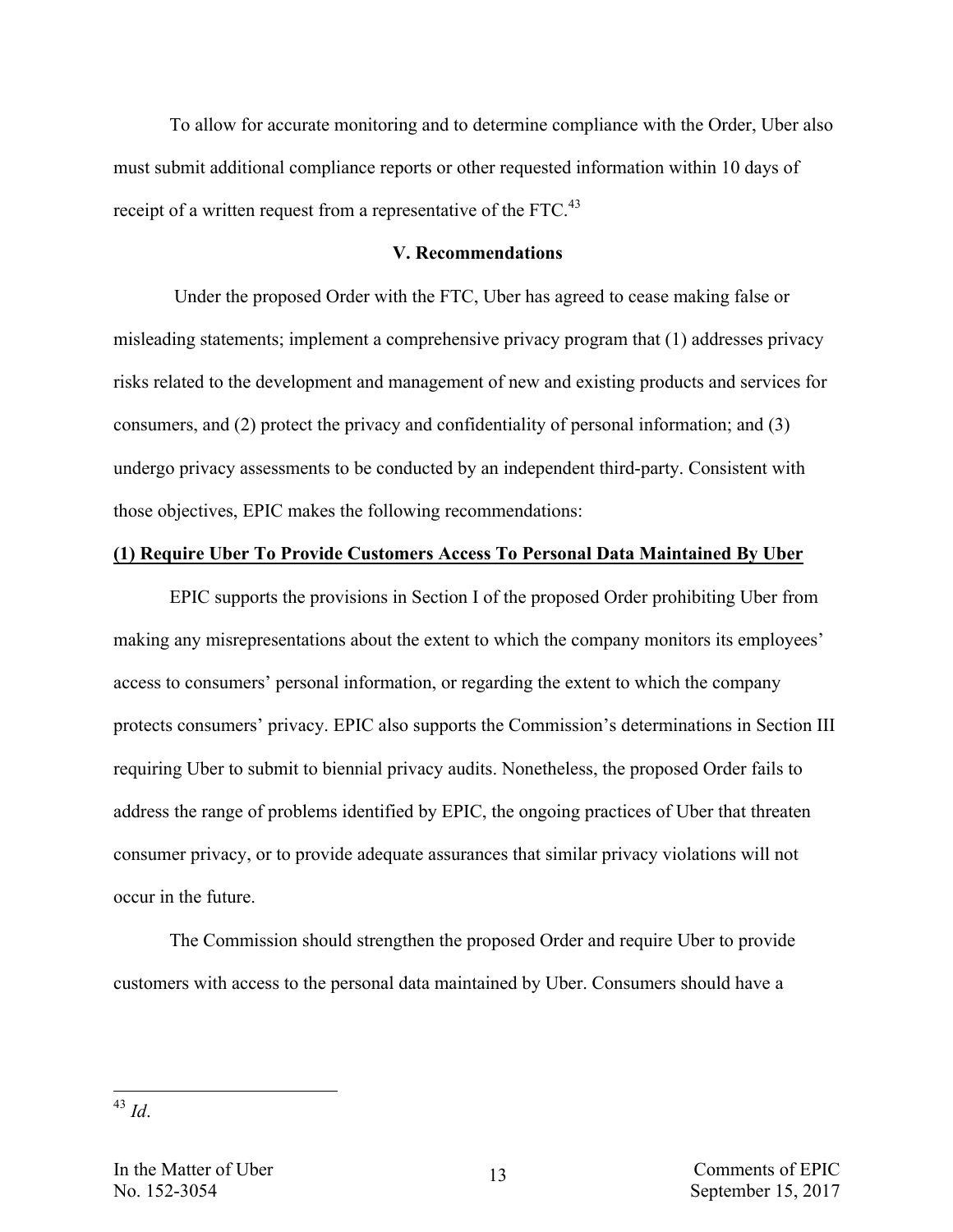method to find out what information about them Uber has and how it is being used, in accordance with the principles set out in the Code of Fair Information Practices<sup>44</sup>

*Recommendation: The Commission should require Uber to grant customers access to all personal data it maintains on them.*

# **(2) Prohibit Uber From Tracking Customers And Accessing Contact Lists When They Are Not Using The Service**

The FTC should prohibit Uber from accessing customers contact lists and geolocation data when they are not using the service. The FTC has repeatedly emphasized the importance of consumer control over their information<sup>45</sup> and EPIC agrees that user control is the cornerstone of consumer privacy. For instance, in the recent Lenovo consent order the Commission required that Lenovo obtain consumers' affirmative consent before it pre-installed software on their computers.<sup>46</sup>

Uber recently announced that it would end its practice of tracking consumers before and after rides.<sup>47</sup> However, the FTC should revise this Order to bind Uber to its public commitment to stop tracking consumers when they are not using the app. According to Uber's revised, 2015

 <sup>44</sup> *See* EPIC, *The Code of Fair Information Practices,* 

https://epic.org/privacy/consumer/code\_fair\_info.html. [hereinafter "Fair Information Practices"] <sup>45</sup> *See*, *e.g.* FTC Report: Protecting Consumer Privacy In An Era Of Rapid Change,

https://www.ftc.gov/news-events/press-releases/2012/03/ftc-issues-final-commission-reportprotecting-consumer-privacy; FTC Recommends Congress Require the Data Broker Industry to be More Transparent and Give Consumers Greater Control Over Their Personal Information, *available at* https://www.ftc.gov/news-events/press-releases/2014/05/ftc-recommends-congressrequire-data-broker-industry-be-more.<br><sup>46</sup> In the Matter of Lenovo, File No. 152 3134 (Agreement Containing Consent Order), Federal

Trade Commission.

<sup>47</sup> Dustin Volz, *Uber To End Post-Trip Tracking Of Riders As Part Of Privacy Push,* Reuters, Aug. 29, 2017, https://www.reuters.com/article/us-uber-privacy/uber-to-end-post-trip-trackingof-riders-as-part-of-privacy-push-idUSKCN1B90EN.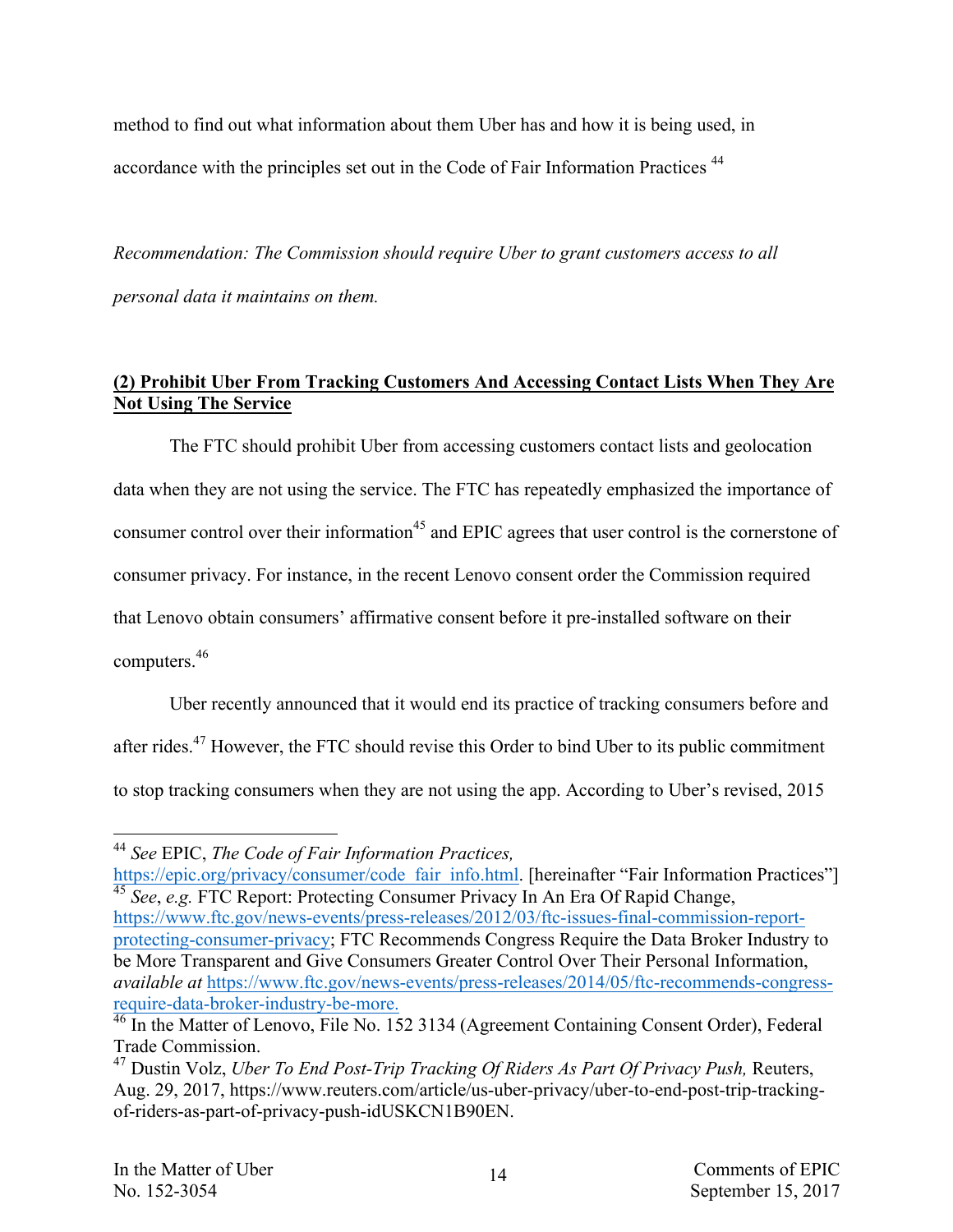privacy policy, Uber was collecting geolocation data of consumers "when the app is running in the foreground or background."48 Although iOS users had the ability to disable this feature by changing their settings, Android users had no way of preventing Uber from collecting their geolocation data.<sup>49</sup> Moreover, not only did many consumers not have the option of preventing Uber from collecting geolocation data when they were not using the app, even if consumers disabled GPS location services on their phone entirely, Uber was still able to derive their approximate location from their phone's IP address.<sup>50</sup> The FTC took great lengths to discuss Uber's past history of making misleading statements in its complaint.<sup>51</sup> To help restore public trust in Uber, the FTC should bind Uber to its publicly stated, voluntary action to end this practice.

Uber never explained why access to a consumer's location when the app is turned off is necessary to use the service. Uber has claimed that it will use this data for purposes other than ride-sharing, such as "facilitating social interactions" or "allow[ing] Uber to launch new promotional features."<sup>52</sup> This is an unfair business practice because the invasion of consumers' privacy is not offset by any benefit to consumers, and there is clearly no way for consumers to avoid the harm if they have no ability to prevent Uber from tracking them.<sup>53</sup>

<sup>48</sup> Uber Privacy Policy, https://www.uber.com/legal/privacy/users/en/. <sup>49</sup> Sunainaa Chadha, *If You Have An Android Phone, Uber's New Privacy Policy Will Spook You*, firstpost.com, May 29, 2015, http://www.firstpost.com/business/android-phone-ubers-new-

 $50$  John Ribeiro, Uber Revises Privacy Policy, Wants More Data From Users, networkworld.com, May 28, 2015, https://www.networkworld.com/article/2928513/uber-revises-privacy-policywants-more-data-from-users.html.

<sup>51</sup> *See generally,* FTC Complaint.

<sup>52</sup> Dara Kerr, Uber Updates Privacy Policy, But Can Still Track Users, CNET, May 29, 2015, http://www.cnet.com/news/uber-updates-privacy-policy-but-can-still-track-users/

<sup>&</sup>lt;sup>53</sup> Fed. Trade Comm'n, FTC Policy Statement on Unfairness (1980), http://www.ftc.gov/bcp/policystmt/ad-unfair.htm.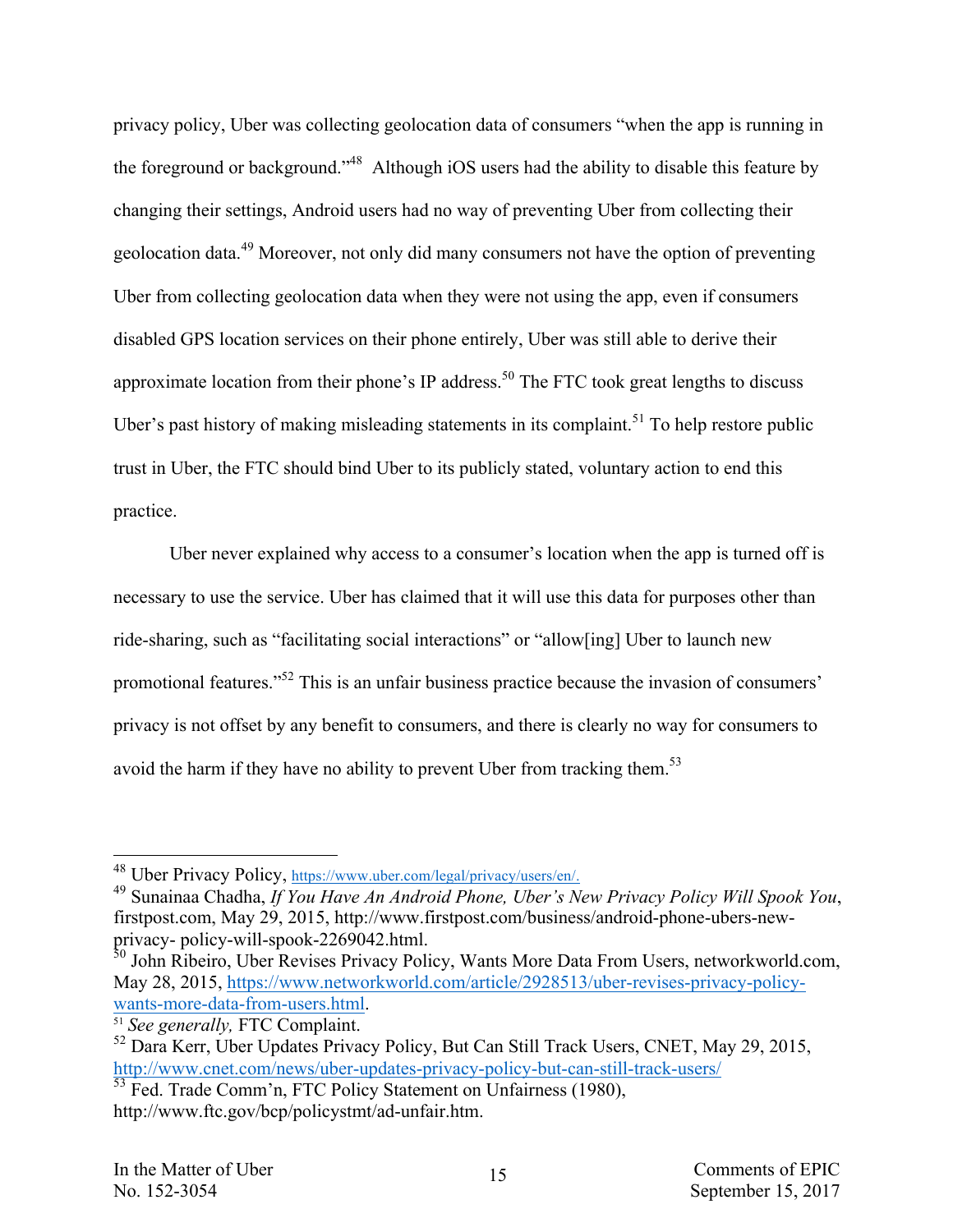*Recommendation: The Commission should prohibit Uber access to customers contacts and end the tracking of customers when they are not using the service.*

## **(3) Prohibit Uber From Tracking Consumers Using Their Phone's IP Address**

The Commission should also prohibit Uber from using a consumer's IP address to track his or her proximate location. As mentioned above, Uber tracks its users through their phone's IP addresses, and as EPIC stated in its complaint to the FTC, this constitutes an unfair business practice because it is likely to cause substantial injury to consumers, which is not reasonably avoidable by consumers themselves and is not outweighed by countervailing benefits to consumers or to competition.<sup>54</sup> The injury is substantial because deriving users' proximate locations without their knowledge poses potential safety risks. Uber's IP tracking undermines consumers' decision-making autonomy when they expressly decline to disclose their location data to Uber. This injury is not reasonably avoidable by consumers themselves because they must completely delete the app or cease using Uber's services to stop Uber from collecting their IP addresses. Furthermore, Uber has not presented any evidence of a legitimate business purpose or a substantial benefit to consumers served by IP tracking.

*Recommendation: The Commission should amend the proposed Order to prohibit Uber from tracking consumers by using their phones' IP addresses.*

# **(4) Require Uber To Disgorge All Unlawfully Obtained Data**

 <sup>54</sup> EPIC Uber Complaint at 22.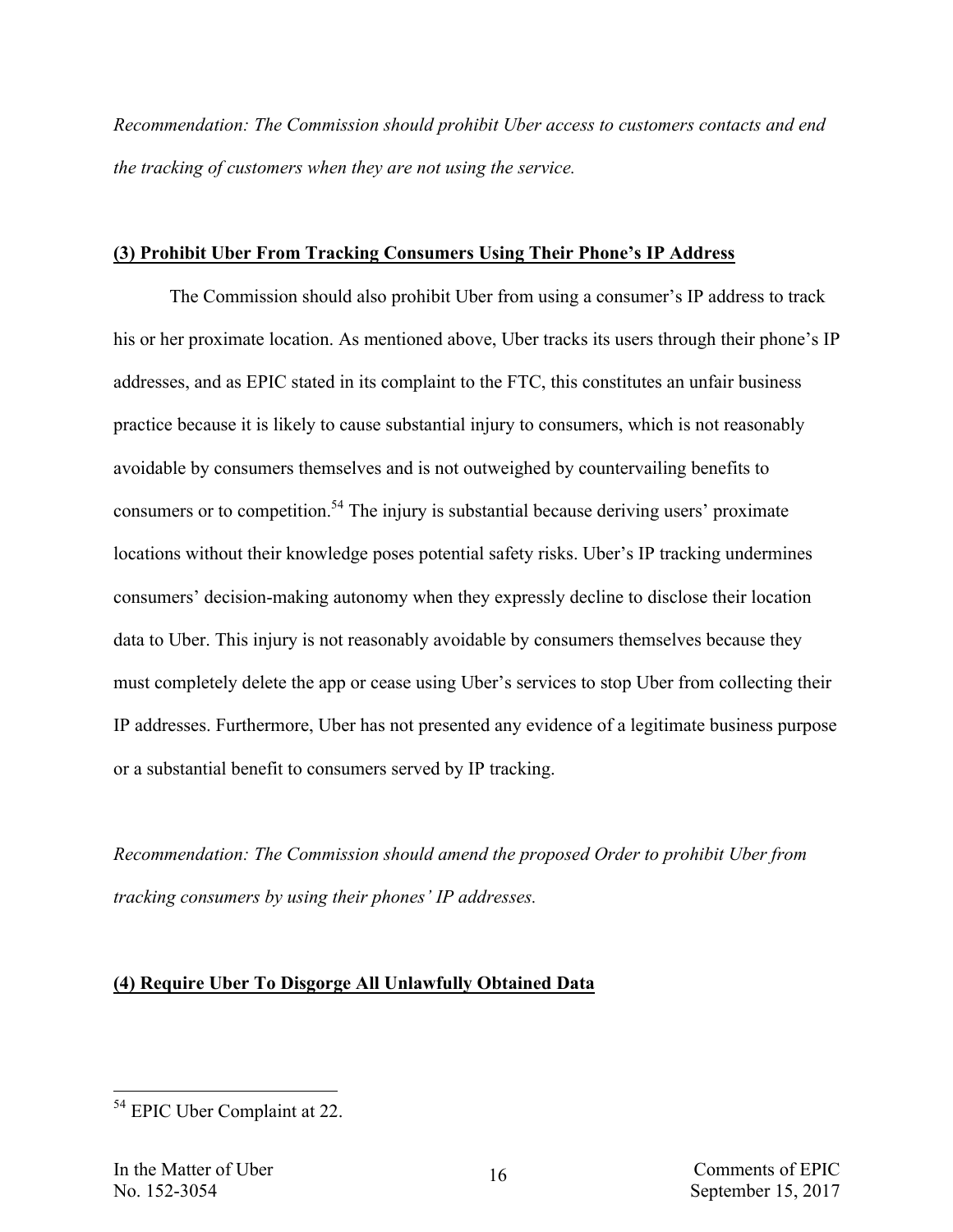The FTC Order is purely prospective, and does not attempt to reverse or negate the unfair and deceptive business practices that resulted in the Complaint and Order. As the harm arose from Uber's unfair and deceptive practices regarding its collection of consumers' personal information, equitable relief requires the Commission to mandate that Uber disgorge all personal data that it obtained unlawfully.

*Recommendation: The Commission should require Uber to delete all personal data it obtained unlawfully.*

# **(5) Limit Uber's Retention of Personal Data**

Uber has not established a legitimate business justification for keeping much of the personal data it collects. While storing certain information, such as payment information and a consumer's home address, may serve a legitimate purpose for using the app, there is no legitimate justification for Uber to store trip information for every ride or to retain once the service is provided.

*Recommendation: The Commission should require that Uber delete or anonymize this information to conform to the minimization principles of the Fair Information Practices.55*

# **(6) Compel Uber to Use an Automated System to Monitor Abuses of Customer Location Data**

The FTC's privacy program should prevent further abuses of customer location data by Uber employees. Abuses of "God View"—the tool that allows Uber employees to view an

 <sup>55</sup> *See* Fair Information Practices.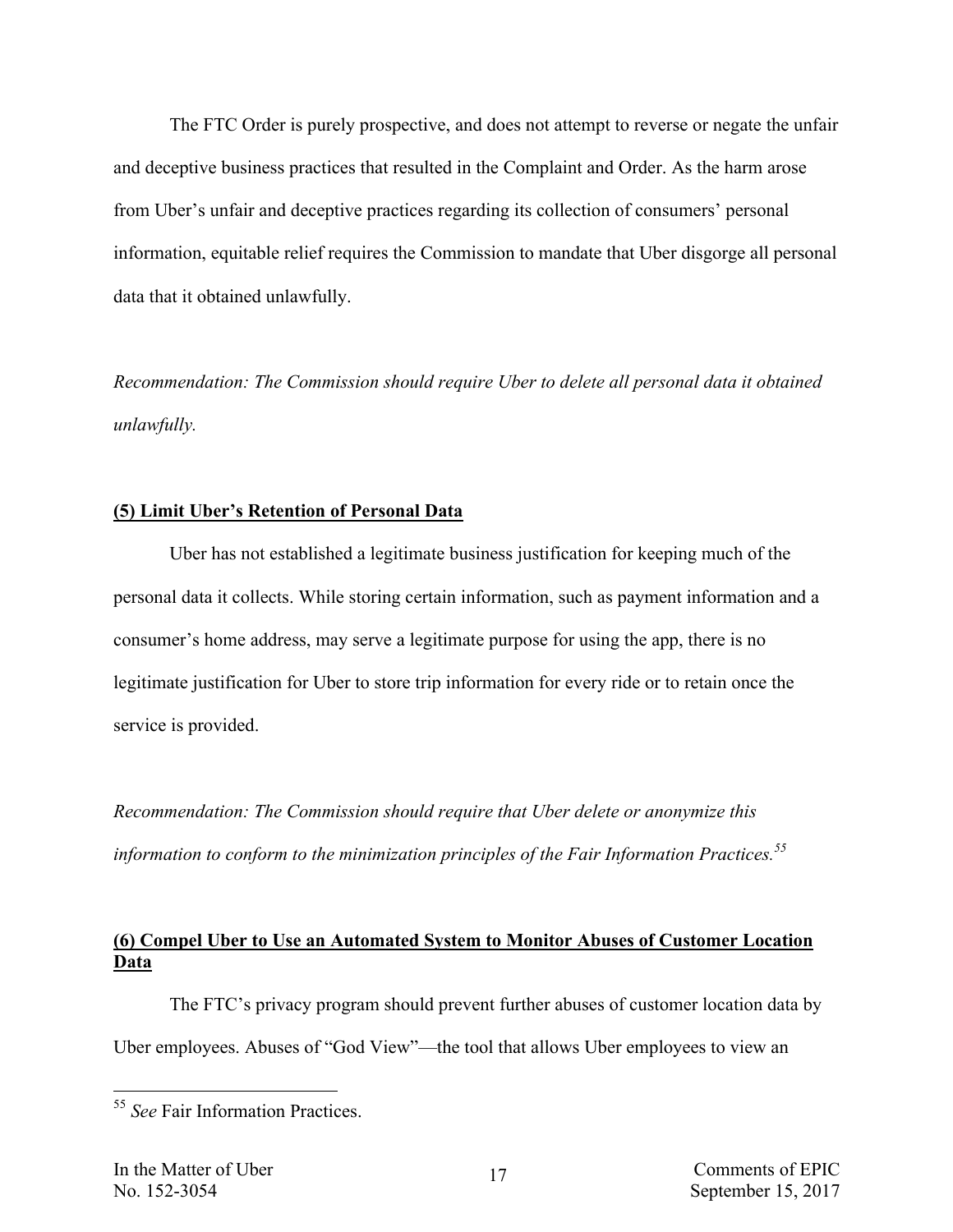individual user's real-time and historic geolocation data—was one of the most alarming privacy abuses in the complaint. However, the proposed Order does not specifically address the privacy concerns unique to this feature.

After considerable public outrage following revelation of employee misuse of this tool, Uber issued a statement reassuring consumers that it created a new "strict policy prohibiting all employees at every level from accessing a rider or driver's data" except for a "limited set of legitimate business purposes."<sup>56</sup> Uber claimed that access to rider and driver information would be closely monitored and that violations of the policy would result in disciplinary action.<sup>57</sup> As detailed in the FTC's complaint, Uber did not honor its promises and failed to respond to alerts of potential misuse in a timely manner and only monitored access for a small number of employees.<sup>58</sup> While voluntary measures taken by Uber are welcome, Uber's poor track record of abiding by its own privacy policies demonstrate that the FTC should set more stringent requirements for the company to meet.

The FTC's privacy program should require Uber to routinely monitor employee access to consumer data. Audit software can monitor employee access to sensitive information and send alerts when a use is voyeuristic or otherwise inappropriate. This will result in records of when employees access personal information that can be consulted if there is a question as to whether the employee's access was for a legitimate business purpose. Uber created and used an automated system for several months but failed to adequately monitor and review information provided by the system and later abandoned its use. Once it was abandoned, only high-profile

<sup>56</sup> FTC Complaint at 2. 57 *Id.*

<sup>58</sup> *Id.* at 3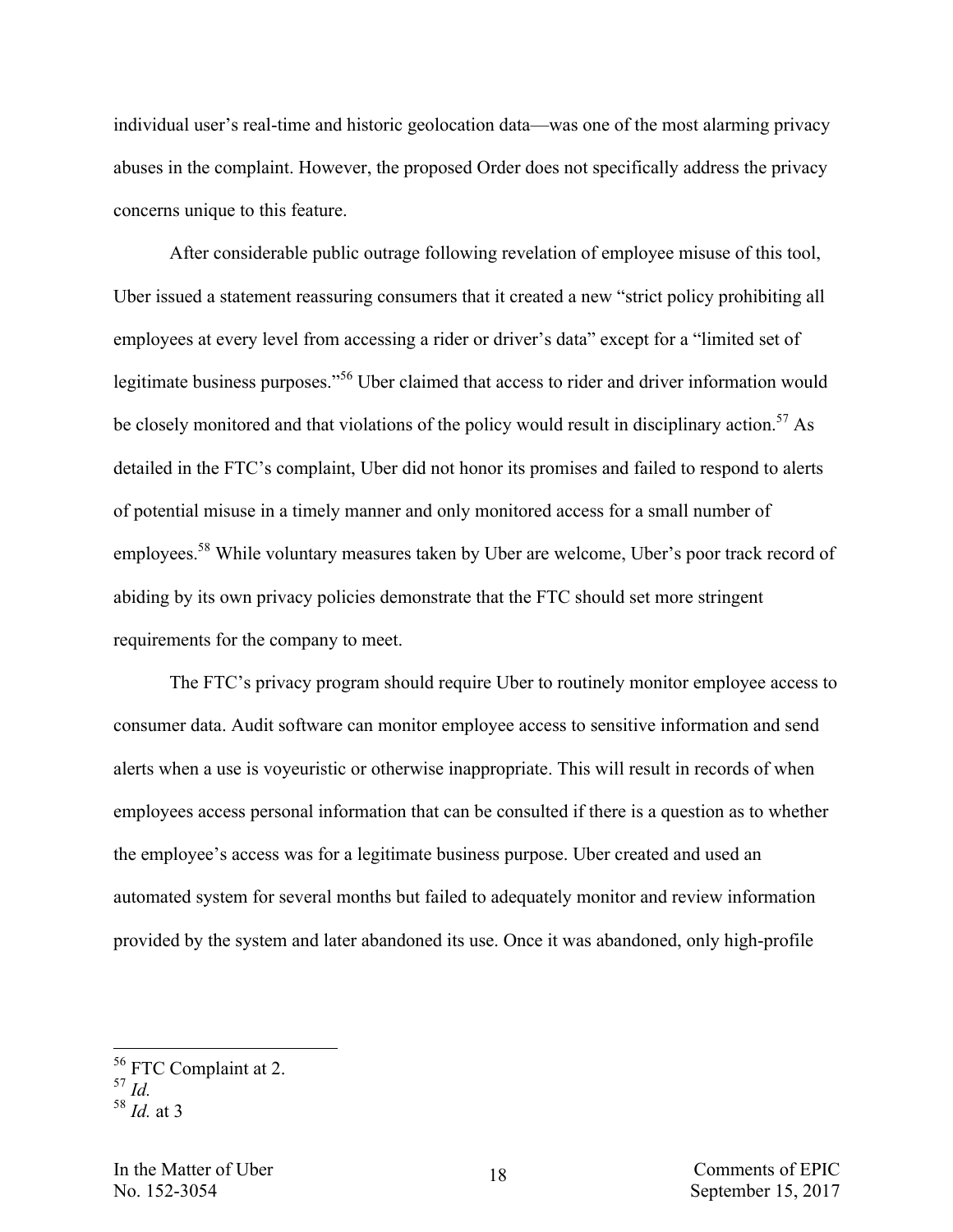Uber employees were monitored unless an employee was reported by a coworker.<sup>59</sup> The FTC should require Uber to implement an automated system that reports inappropriate access and use of consumer information and require that the system be adequately staffed, monitored, and reviewed to detect any inappropriate access.

*Recommendation: The FTC should require Uber, as part of its mandated privacy program, to implement an automated system that closely monitors employee access to customer location data for instances of inappropriate use and require that the system be adequately monitored and reviewed.* 

# **(7) Impose Specific Requirements In The Comprehensive Privacy Program To Ensure That Third Party Data Storage Services Provide Effective Data Security**

EPIC supports the requirement that Uber develop a comprehensive privacy plan to ensure that its third party service has appropriate measures in place to protect personal information. EPIC recommends that the Bureau go a step further and mandate that Uber's comprehensive privacy program include specific security measures for any third party storage service that has access to Uber's trove of personal information.

The FTC complaint detailed how Uber used Amazon Simple Storage Service (or "Amazon S3 Datastore") to store personal data.<sup>60</sup> The FTC stated that Uber failed to implement reasonable access controls to safeguard the data stored in the Amazon S3 Datastore by "failing to require programs and engineers that access the Amazon S3 Datastore to use distinct access

 <sup>59</sup> *Id.*

<sup>60</sup> FTC Complaint at 4.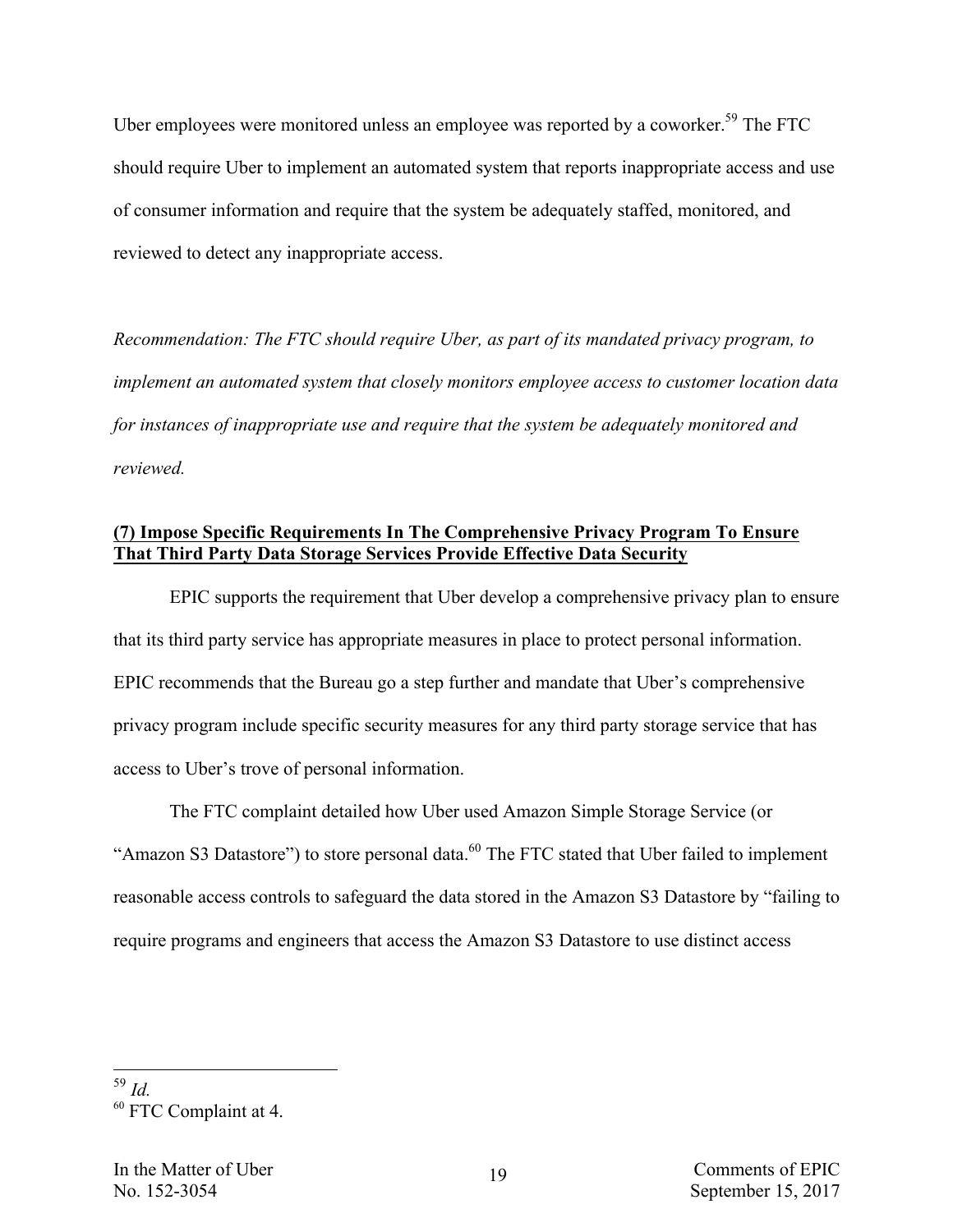keys," and "failing to require multi-factor authentication for access to the Amazon S3 Datastore<sup>"61</sup>

On May 12, 2014, this storage service was the result of a security breach, as an intruder was able to gain access to all the data and documents stored within this database by using a single access key that one of Uber's engineers had publicly posted online.<sup>62</sup> This intruder was able to gain access to unencrypted bank account numbers, Social Security Numbers, names, addresses, and stored location information. Uber did not discover this breach until September 2014. Cybersecurity experts have described this massive trove of personal information as a sitting duck for hackers.  $63$ 

Despite these allegations in the FTC's complaint, the proposed Order contains no specific provisions for how Uber will safeguard the data contained in the Amazon S3 Datastore. At a minimum, the FTC should require that any third party storage service employed by Uber implement measures that will prevent any individual from gaining full access to the entire database with one single access key.

*Recommendation: The Commission should prohibit Uber from allowing a third-party storage service to permit full access to all personal data with a single, shared access key, and require any third-party storage service to implement multiple levels of encryption and anonymization of personal information within its storage system.*

<sup>&</sup>lt;sup>61</sup> FTC Complaint at 4.

<sup>62</sup> Tracey Lien, *Uber Security Breach May Have Affected Up to 50,000 Drivers*, Los Angeles Times, Feb. 27, 2015, http://www.latimes.com/business/technology/la-fi-tn-uber-data-breach-20150227-story.html.<br><sup>63</sup> Craig Timberg, *Is Uber's Rider Database a Sitting Duck for Hackers?*, Washington Post, Dec.

<sup>1, 2014,</sup> http://www.washingtonpost.com/blogs/the-switch/wp/2014/12/01/is-ubers-riderdatabase-a-sitting-duck- for-hackers/.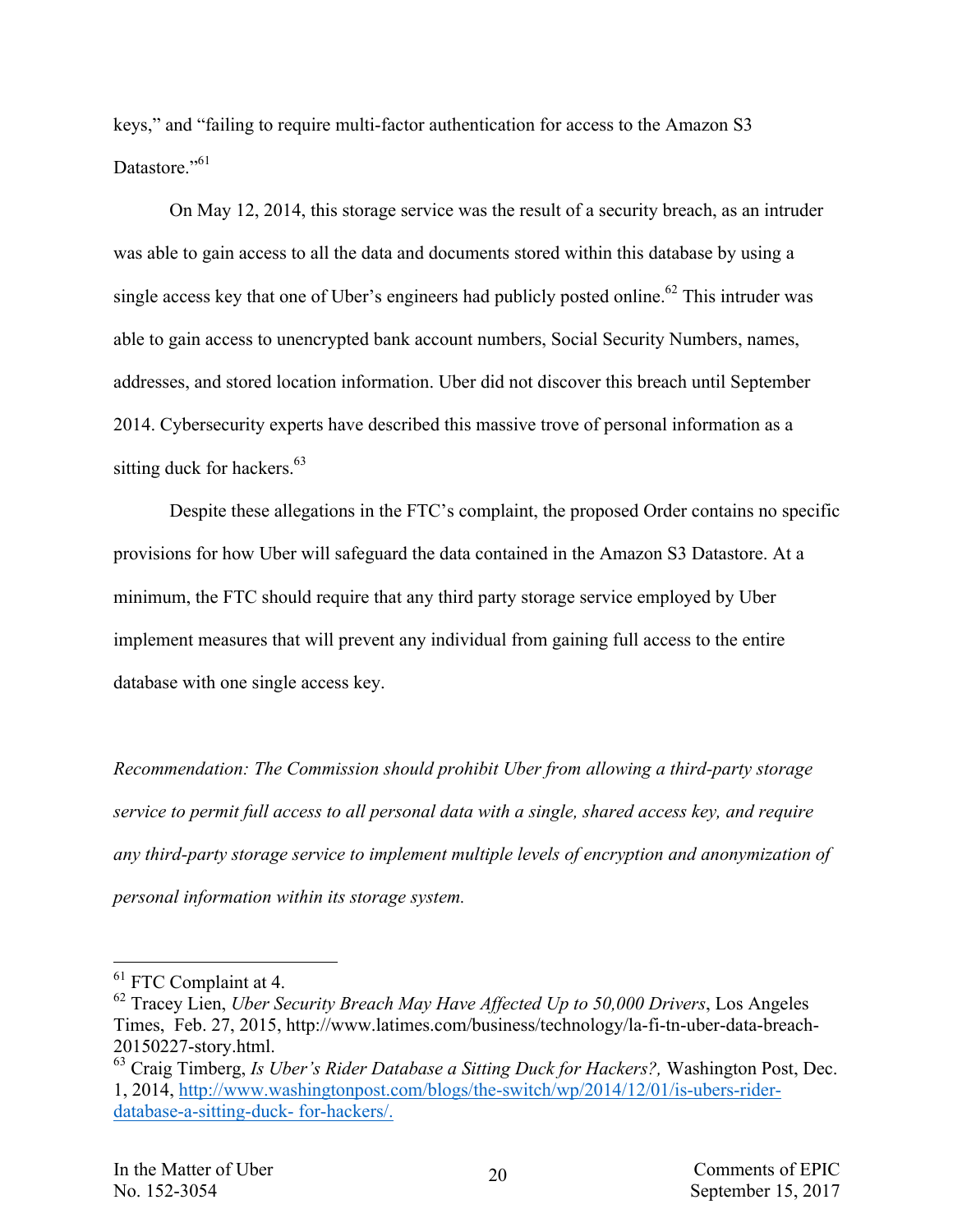# **(8) The FTC Should Require That Uber's Privacy Assessments Are Made Available to the Public**

To assure compliance with the FTC Order, Uber must undergo privacy assessments every two years and submit them to the Commission.<sup>64</sup> However, the proposed Order does not require that these privacy audits be made available to the public. As the FTC stated in its complaint, Uber collects extensive amounts of sensitive personal information from consumers. The FTC also detailed how Uber repeatedly issued false and misleading statements regarding how it monitored and secured such personal information.

In recent months, Uber has undergone a substantial loss of goodwill from the public. Uber has had to address several controversies regarding hostile work environments, harassment, and misconduct from senior executives, including its founder.<sup>65</sup>

In addition to a public perception problem, Uber has a history of taking steps to evade regulators and law enforcement. In March, it was widely reported that Uber had taken steps to avoid law enforcement through its "Greyball" tool.<sup>66</sup> This program utilized geolocation data, credit card information, and social media accounts to identify individuals working for local government agencies in areas where Uber's services were currently being resisted by local governments or had been banned. This program would show individuals suspected of working for local governments where cars were, but no driver would respond to their request to be picked up. Uber employees who confirmed that existence of Greyball did so anonymously for fear of

<sup>64</sup> FTC Order at 3-4. <sup>65</sup> Tracey Lien and David Pierson, *Uber's Self-Inflicted Controversies Come At A Price: Public Loyalty,* Los Angeles Times, Mar. 1, 2017 http://www.latimes.com/business/la-fi-tn-uber-brand-

<sup>&</sup>lt;sup>66</sup> Julia Carrie Wong, *Greyball: How Uber Used Secret Software To Dodge The Law*, The Guardian, Mar. 3, 2017, https://www.theguardian.com/technology/2017/mar/03/uber-secretprogram-greyball-resignation-ed-baker.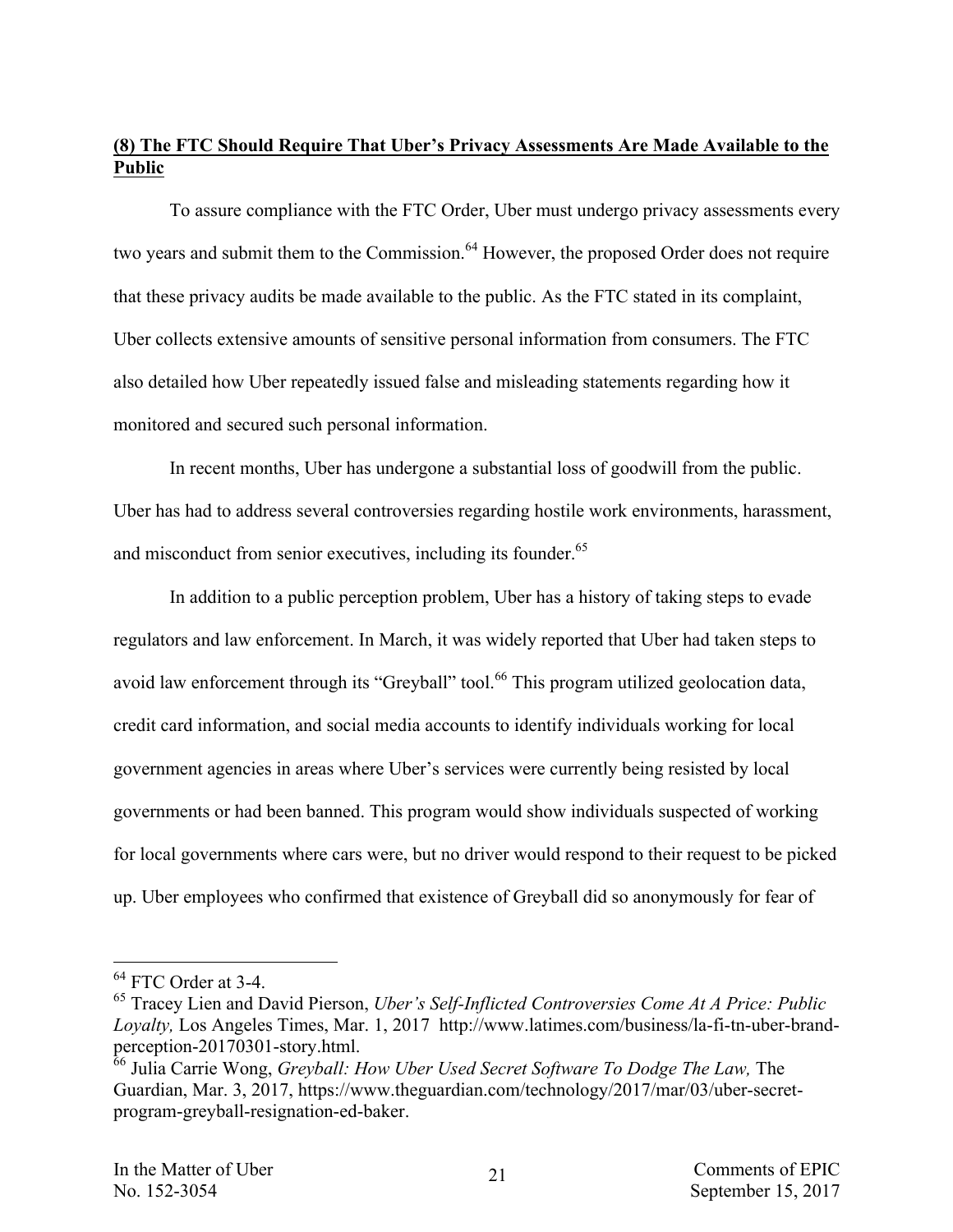being retaliated against by Uber.<sup>67</sup> The use of Greyabll is currently the subject of a federal inquiry by the Department of Justice.<sup>68</sup> Uber has also sought to slight regulators in connection with its self-driving car program. The California Department of Motor Vehicles ordered Uber to end its self-driving car program, which was testing the experimental vehicles in San Francisco, after determining the program was not in compliance with state rules. Despite these demands, Uber continued their self-driving car program. $^{69}$ 

Releasing the mandated privacy assessments to the public is necessary to allow the public to determine whether they can safely and securely continue to use Uber's services. The FTC has acknowledged that Uber has deceived the public before and in recent months the public has repeatedly been given reasons to doubt whether Uber is capable of being fully honest with consumers. Additionally, Uber has a history of taking steps to avoid and defy regulators and law enforcement agencies in the past. The biennial privacy assessments are a good step to ensure that Uber truly does reform its privacy practices. However, to restore public trust in Uber and its services, the FTC should require the privacy audits be made available to the public.

*Recommendation: The FTC should amend their proposed Order to require that Uber's Privacy Assessments are made available to the public.*

 <sup>67</sup> Mike Isaac, *How Uber Deceives the Authorities Worldwide,* New York Times, Mar. 3, 2017, https://www.nytimes.com/2017/03/03/technology/uber-greyball-program-evade-authorities.html.

<sup>68</sup> Mike Isaac, *Uber Faces Federal Inquiry Over Use Of Greyball Tool to Evade Authorities,*  May 4, 2017, https://www.nytimes.com/2017/05/04/technology/uber-federal-inquiry-softwaregreyball.html.

<sup>69</sup> David Pierson, *Uber Defies DMV's Order To Cease Self-Driving Car Program In San Francisco,* Los Angeles Times, Dec. 16, 2016, http://www.latimes.com/business/la-fi-tn-uber-20161216-story.html.